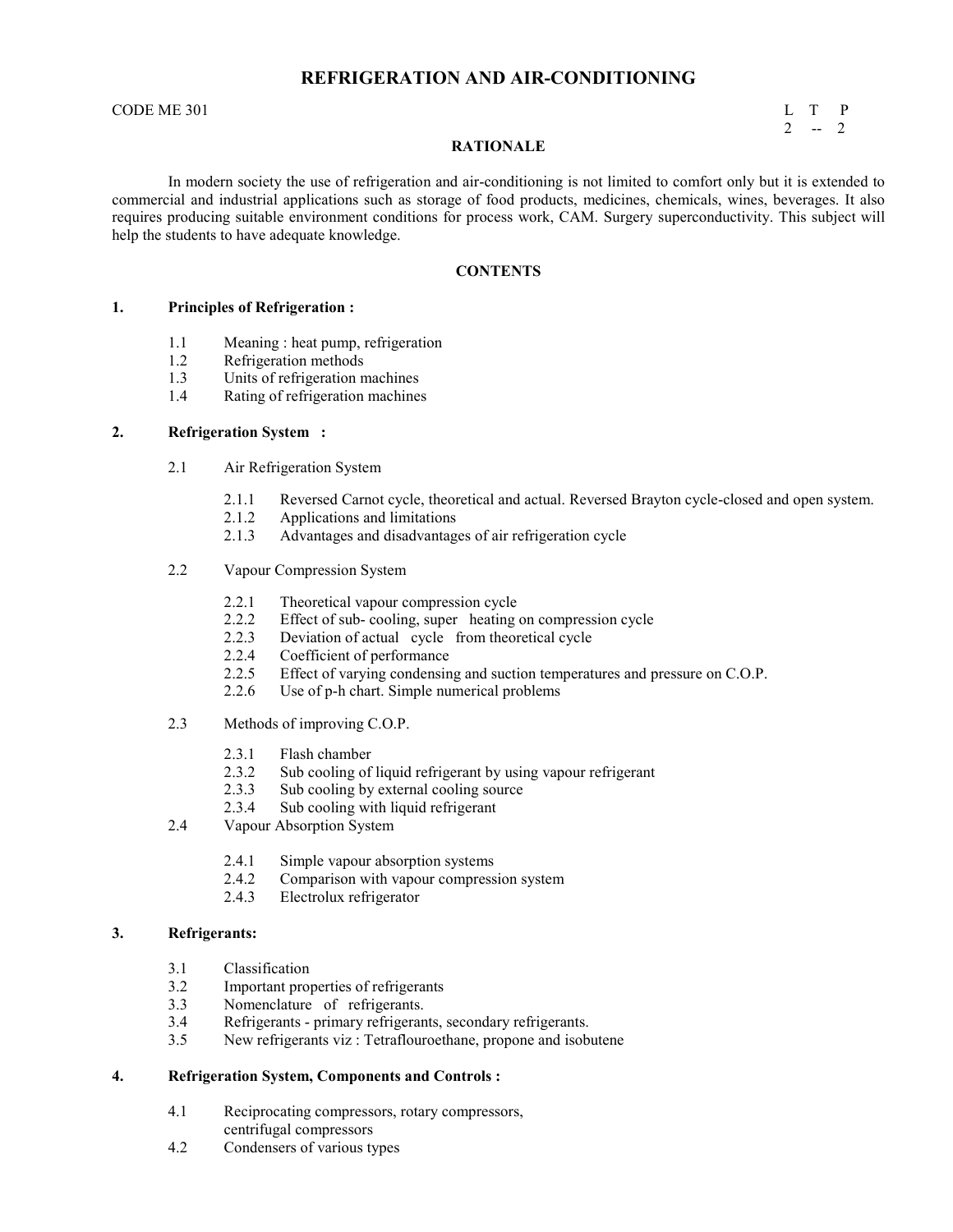- 4.3 Cooling towers, spray ponds,
- 4.4 Evaporators of various types<br>4.5 Defrosting and throttling deve
- Defrosting and throttling devices
- 4.6 Automatic expansion valve, thermostatic expansion valve and capillary tube, solenoid valve.

### **5. Refrigeration Applications :**

- 5.1 Domestic and commercial refrigerators, their systems, specifications and types
- 5.2 Water coolers of various types
- 5.3 Effect of moisture in refrigeration system and methods of removing it.

# **6. Production of Low Temperature :**

- 6.1 Introduction
- 6.2 Limitation of vapour compression system in creating of low temperature
- 6.3 Two stage cascade refrigeration system (no analysis)<br>6.4 Manufacturing of drv ice (no numerical problems)
- Manufacturing of dry ice (no numerical problems)

# **7. Pshychrometry :**

- 7.1 Properties of air vapour mixture
- 7.2 Saturation of air, dry and wet bulb temperatures, dew point temperature, specific humidity, degree of saturation and relative humidity.
- 7.3 Enthalpy of moist air
- 7.4 Psychrometric chart and its uses.<br>7.5 Psychrometric processes, sensible
- Psychrometric processes, sensible heating and cooling, cooling with dehumidification and humidification, evaporative cooling,
- 7.6 Mixing of air streams.

# **8. Air-conditioning :**

- 8.1 Physiological basis of air conditioning<br>8.2 Human comfort, metabolism in human
- Human comfort, metabolism in human body, comfort chart and effective temperature.
- 8.3 Summer and winter design conditions<br>8.4 Classification of air-conditioning
- Classification of air-conditioning systems, room
- air conditioners, package air conditioners.
- 8.5 Air distribution system.

# **PRACTICALS**

- 1. To aquatint with the use of refrigeration tools, charging board, special refrigeration tube fittings.
- 2. Copper tube jointing practice, flaring and brazing.
- 3. Study of domestic refrigerator & water cooler with electrical system and equipment arrangement.
- 4. Study of Window and Split Air-conditioner.
- 5. Study of following components-
	- 5.1 Compressor open and hermetic sealed type
	- 5.2 Expansion valves
	- 5.3 Starting and over load relay
	- 5.4 Thermostates
	- 5.5 Strainer and drier
- 6. Charging practice on refrigerating machine including making vacuum, pressure testing, charging and final testing for performance
- 7. Determination of psychrometric properties of air at different places with the help of sling- psychrometer and hygrometer.
- 8. Using refrigeration trainer test rig to find out its refrigerating capacity, power input and C.O.P.
- 9. Use of Air-conditioning trainer to find out C.O.P<br>10. To determine the Ice-making capacity and C.O.P.
- 10. To determine the Ice-making capacity and C.O.P. of an Ice plant.
- 11. Study of following plants by industrial visits.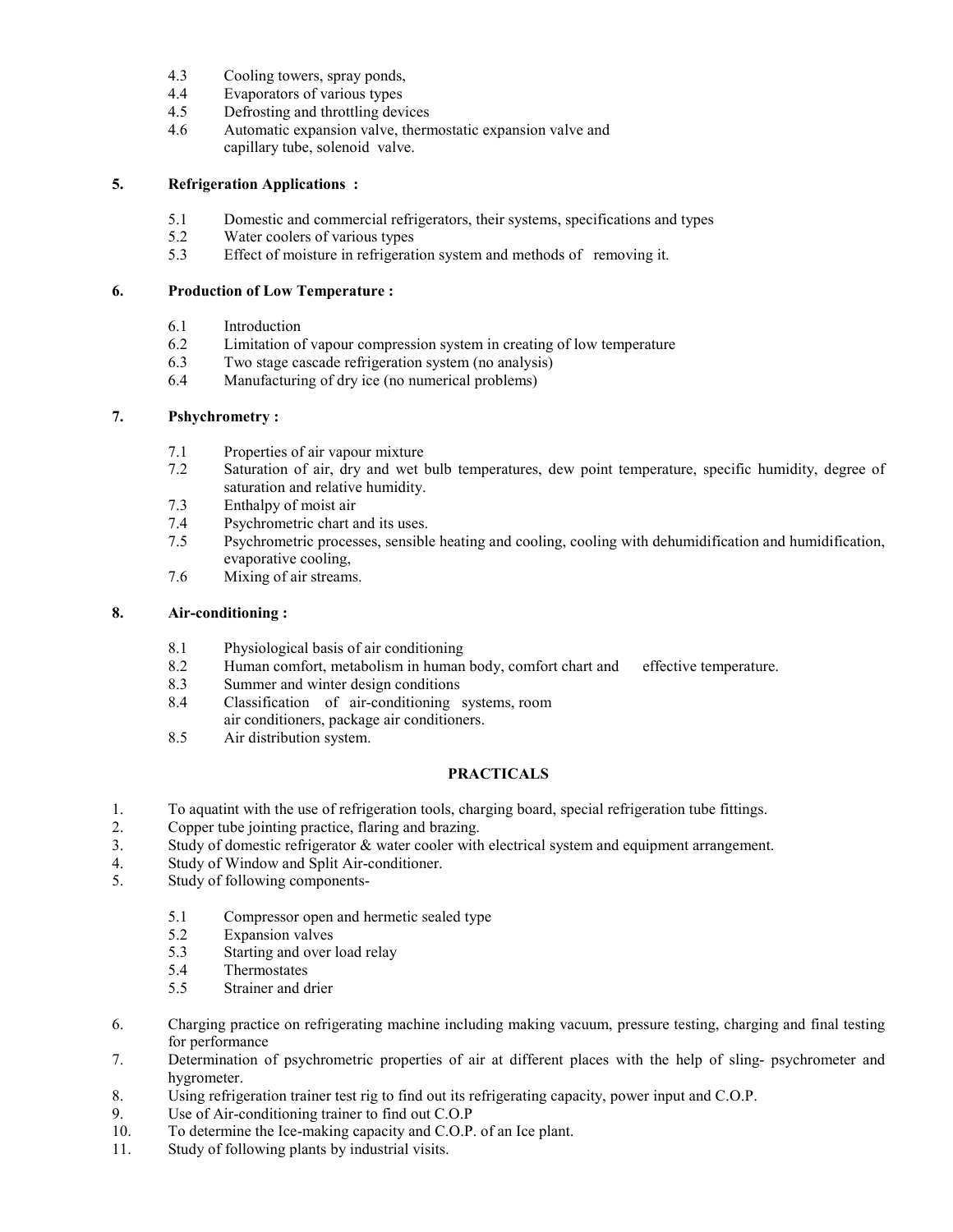- 11.1 Ice plant<br>11.2 Cold stor
- 11.2 Cold storage plant<br>11.3 Central air condition
- Central air conditioning plant.
- 12. A seminar on study of various models of refrigerator and A.C. available in the market.

# **REFERENCE BOOKS:**

- 1. Refrigeration & Air Conditioning Domkundwar
- 2. Refrigeration & Air Conditioning Manohar Singh
- 3. Refrigeration & Air Conditioning C.P.Arora
- 4. Principles of Refrigeration Dossatt
- 5. Refrigeration & Air Conditioning R.K. Rajput
- 6. Refrigeration & Air Conditioning R.S. Khurmi
- 7. प्रशीतन एवं वातानुकूलन एन. के. मंगल

\* \* \* \* \*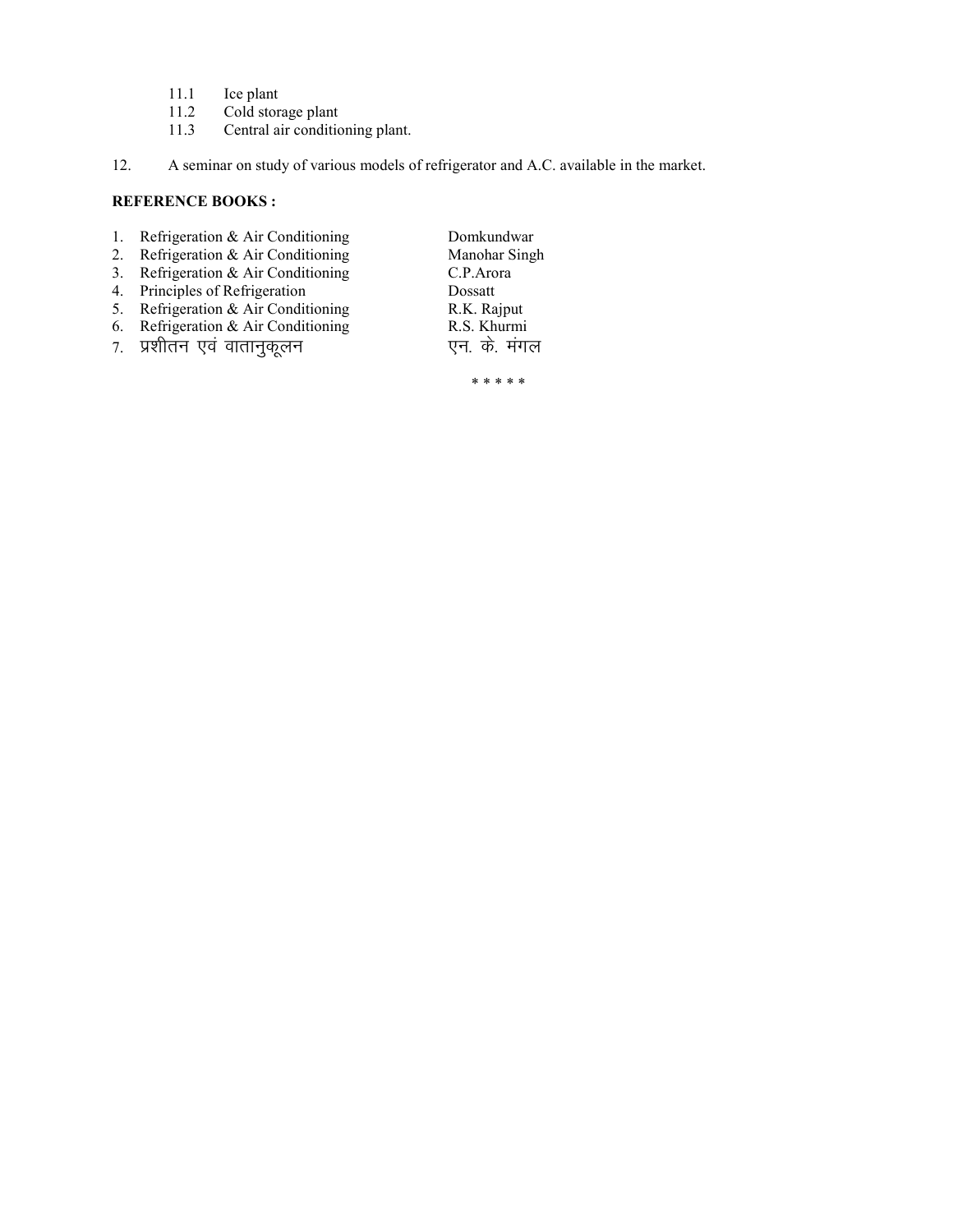# **PROCESSES IN MANUFACTURING**

#### $\Box$  CODE ME 302 L T P  $MA302$  2 -- 2

#### **RATIONALE**

 Manufacturing processes are developing very fast with rapid changes in technology. This subject will provide insight to the students regarding metal forming methods, newer machining processes, jigs and fixtures. These processes are needed for modern and mass production processes. In order to create interest in the subject theory should be supplemented by visit to industries where new manufacturing processes are being used.

#### **CONTENTS**

#### **1. Metal Forming Process :**

- 1.1 Forging
	- 1.1.1 Forging process, open die forging, closed die forging (drop forging)
	- 1.1.2 Press forging, upset forging, Swaging, up setters, roll forging<br>1.1.3 Cold and hot forging, forging defects and their remedies
	- Cold and hot forging, forging defects and their remedies

#### 1.2 Rolling

- 1.2.1 Elementary theory of rolling, types of rolling mills
- 1.2.2 Roll passes, rolling defects and remedies
- 1.3 Press forming
	- 1.3.1 Types of presses, working, selection of press dies, die material.
	- 1.3.2 Press operations shearing piercing, trimming, punching, Notching, shaving, guering or rubber forming, embossing, stamping
	- 1.3.3 Deep Drawing
- 1.4 Extrusion
	- 1.4.1 Types of extrusion Hot and Cold, Direct and Indirect
- 1.5 Drawing
	- 1.5.1 Pipe drawing, Tube drawing

#### **2. Conventional Metal Cutting Processes :**

- 2.1 Metal Cutting
	- 2.1.1 Elementary theory of metal cutting, chip formation, continuous chip, continuous chips with B.U.E., discontinuous chips
	- 2.1.2 Mechanism of chips formation, geometry of chip formation, forces on chip. Merchant's diagram
	- 2.1.3 Tool life, Economics of tool life<br>2.1.4 Machinability
	- 2.1.4 Machinability<br>2.1.5 Factors affecti
	- Factors affecting Machinability
- 2.2 Broaching Machine :
	- 2.2.1 Classification and description of broaching machines
	- 2.2.2 Elements of broach<br>2.2.3 Types of boraches
	- Types of boraches
- 2.3 Gear manufacturing processes :
	- 2.3.1 Gears hobbing
	- 2.3.2 Gear shaping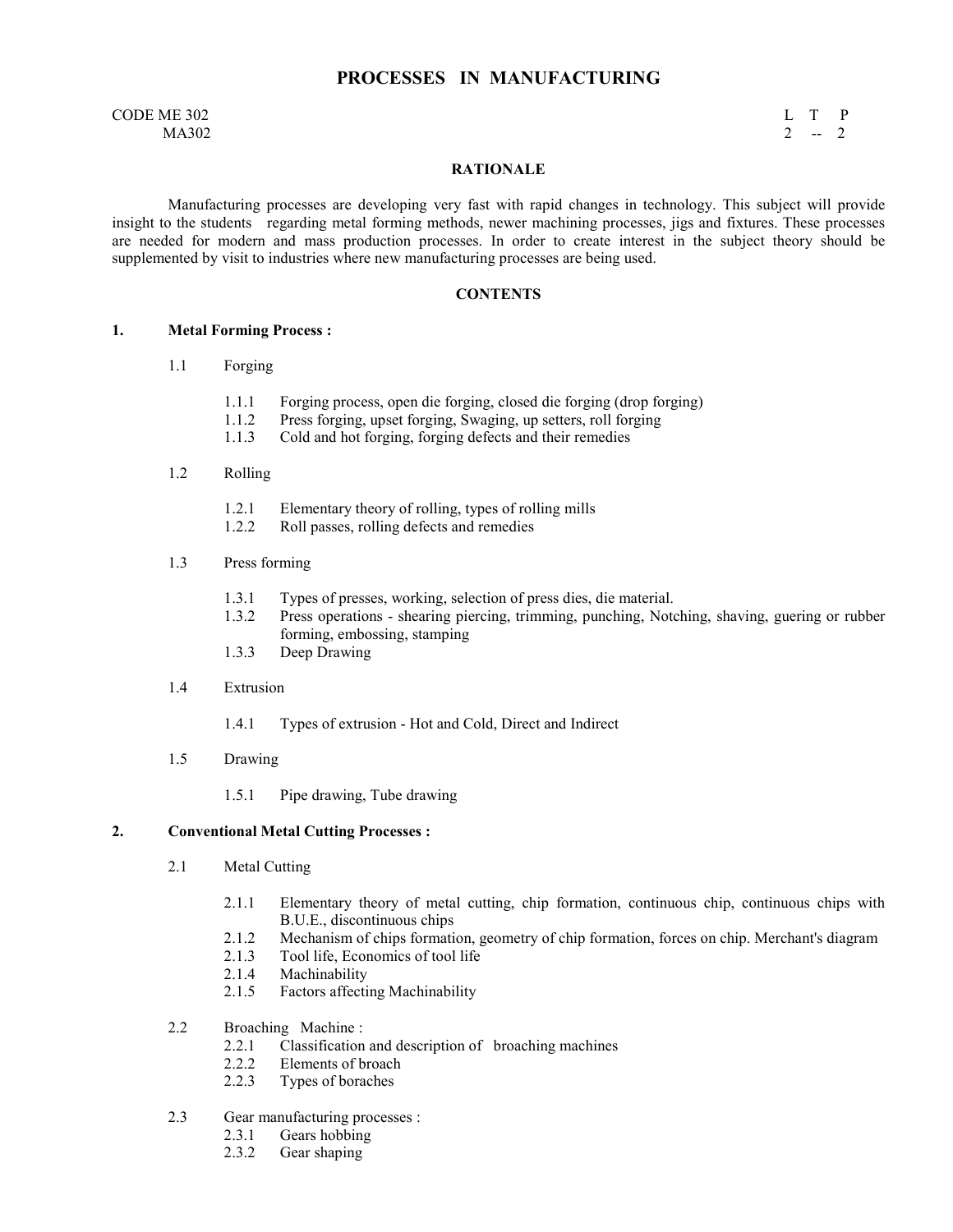- 2.4 Gear Finishing methods :
	- 2.4.1 Gear shaving, gear burnishing
- 2.5 External threading processes :
	- 2.5.1 Die heads, thread milling
	- 2.5.2 Thread grinding, thread rolling

# **3. ewer Machining Processes :**

- 3.1 Mechanical Processes
	- 3.1.1 Ultrasonic Machining (USM) : Introduction, fundamental principles, process, advantages and Limitation, application
	- 3.1.2 Abrasive jet machining (AJM) Introduction, principles, process, advantages and Limitation, application
- 3.2 Electro Chemical Processes
	- 3.2.1 Electro chemical machining (ECM) Fundamental principles, process, applications
	- 3.2.2 Electro chemical grinding (ECG) Fundamental principles, process, applications
- 3.3 Electrical Discharge Machining (EDM)
	- 3.3.1 Introduction, mechanism of metal removal basic EDM circuit
	- 3.3.2 Principle of operation, material removing rate, dielectric fluid and applications of EDM
- 3.4 Laser beam machining (LBM) Introduction, machining process and applications
- 3.5 Electro beam machining (EBM) Introduction, principle processes and applications
- 3.6 Plasma arc machining (PAM) and Welding Introduction, principle processes and applications.
- **4. Metallic Coating Processes :** Metal spraying, galvanising, Electroplating and anodising.

### **5. Plastic Process - Working principle, Advantages and limitation of following process :**

- 5.1 Injection moulding
- 5.2 Blow moulding
- 5.3 Compressive moulding

# **6. Jigs and Fixtures :**

- 6.1 Importance and use of jigs and fixtures
- 6.2 Principle of location<br>6.3 Locating devices
- Locating devices
- 6.4 Clamping devices
- 6.5 Types of jigs-Drilling jigs, bushes (fixed, liker, slip). Types of drilling jig Template jigs, plate jig, channel jig, leaf jig.
- 6.6 Fixture for milling, Advantages of jigs and fixtures

### **PRACTICALS**

- 1. Exercise on forging operation by power hammers
- 2. Study of USM.<br>3. Exercise on buf
- Exercise on buffing.
- 4. Exercise on lapping.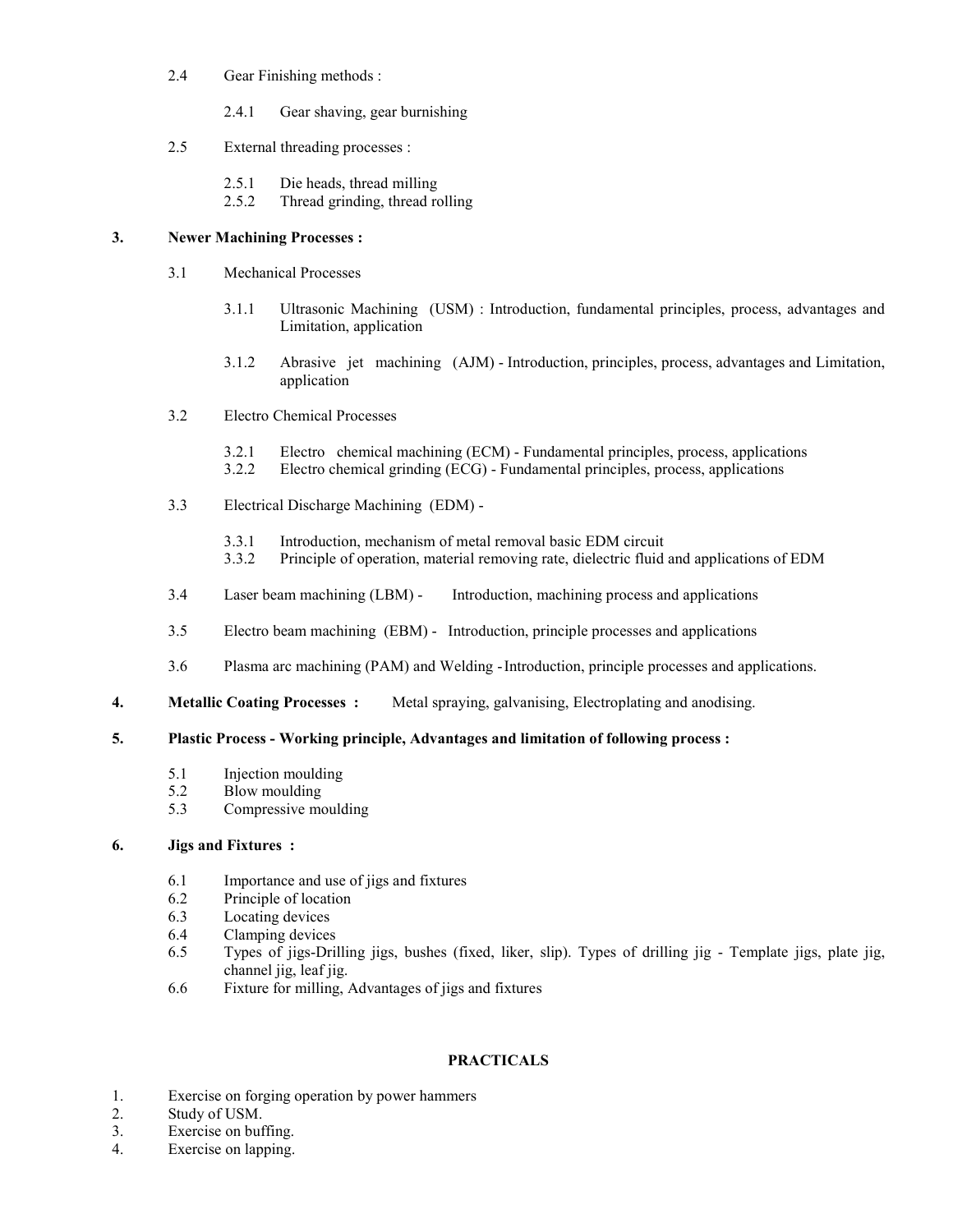- 5. Exercise on super finishing.
- 6. Exercises on Electro plating.<br>7. Demonstration of Engine cyl
- Demonstration of Engine cylinder honing with the help of honing machine through industrial visit.
- 8. Design and manufacture of one drilling jig.
- 9. Design and manufacture of one milling fixture.<br>10. Demonstration of newer machining processes /
- Demonstration of newer machining processes / metal cutting process/ plastic process through industrial visits.

# **REFERENCE BOOKS:**

- 1. Production Engineering R.K. Jain
- Amitabha Ghosh & A.K. Mallik 2. Manufacturing Science<br>
3. Production Technology<br>
4. Manufacturing Technology<br>
9. Gupta & Adithan
- 
- 
- 4. Manufacturing Technology Gupta & Adi<br>5. Modern Machining Methods M.Adithan 5. Modern Machining Methods M.Adithan<br>6. Production Engineering P.C. Sharma (S. Chand)
- 
- 6. Production Engineering P.C. Sharma (S. Chand)<br>
7. Introduction to Mfg. Process John Schely (Mc-Graw Hill)
- 
- 9. Manufacturing Process II

- 
- 7. Introduction to Mfg. Process John Schely (Mc-Graw Hill)<br>
8. Metal Forming Process G.R. Nagpal (Khanna Pub.)
	-
- 8. Metal Forming Process G.R. Nagpal (Khanna Pub.)<br>
9. Manufacturing Process II Bhatnagar, Sharma (Nav Bhart)

\*\*\*\*\*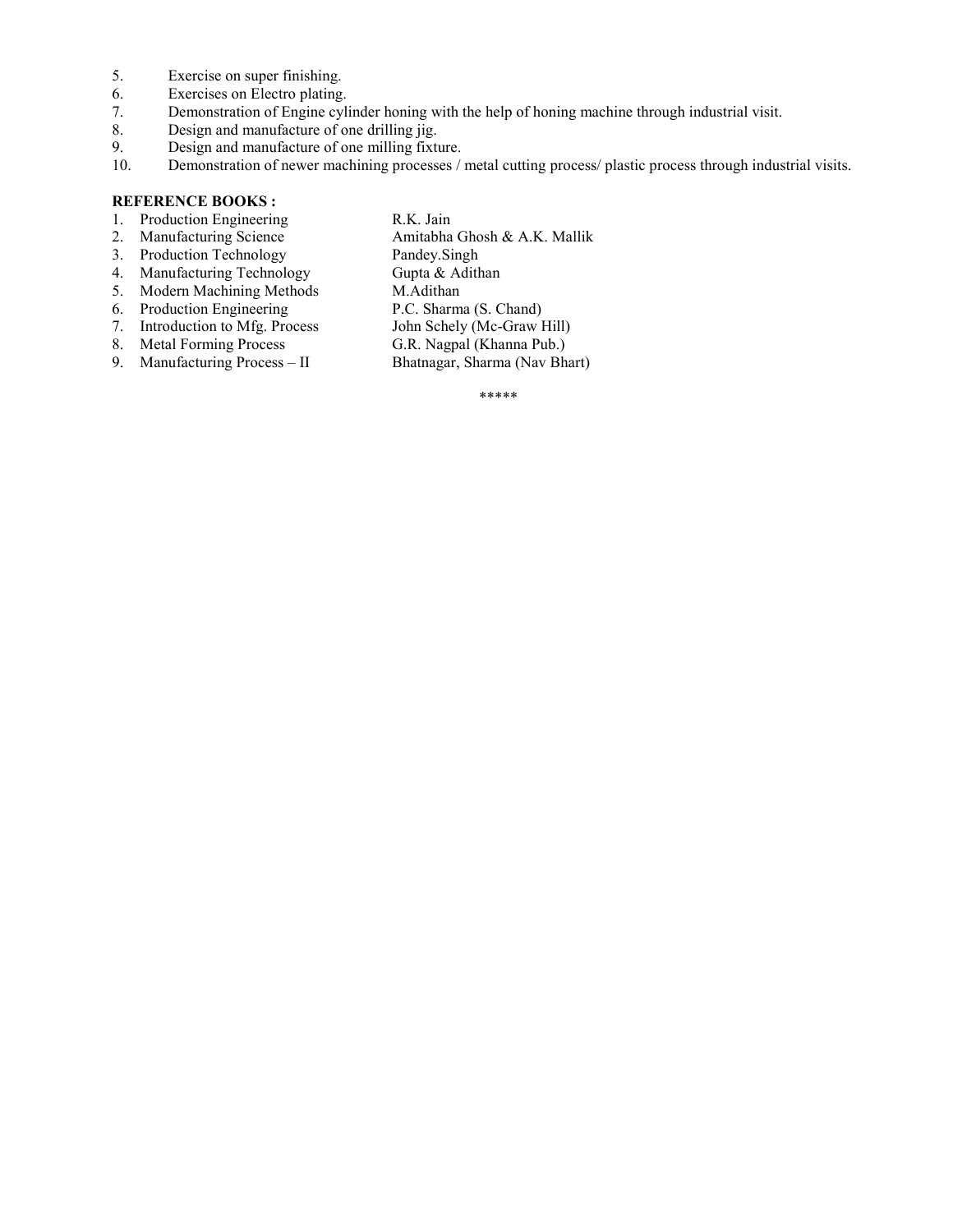# **THERMAL ENGINEERING AND HEAT TRANSFER**

# **CODE ME 303** L T P<br>2 - 2

# $2 - 2$

#### **RATIONALE**

 Due to the increased use of thermal power plants in power generation the students are required to know about the steam nozzles, steam turbines, steam condensers, air pumps, cooling towers and various modes of heat transfer. This subject will impart necessary knowledge about all these.

#### **CONTENTS**

#### 1. **Steam Nozzles :**

- 1.1 Flow of steam through convergent- divergent nozzle
- 1.2 Velocity of steam leaving nozzles, Mass of steam discharged through nozzles.<br>1.3 Critical pressure ratio.
- Critical pressure ratio.
- 1.4 Area of cross section of throat and exit for maximum discharge. Length of nozzle
- 1.5 Supersaturatel flow<br>1.6 Numerical problems
- Numerical problems.

#### **2. Steam Turbines :**

- 2.1 Classification and industrial application of steam turbines.<br>2.2 Principle and operation of impulse and reaction turbine
- Principle and operation of impulse and reaction turbine
- 2.3 Compounding of turbines
- 2.4 Description of simple De-Laval turbine, velocity diagram, work done and efficiency.<br>2.5 Description of Parson's reaction turbine, velocity diagram, work done and efficiency.
- Description of Parson's reaction turbine, velocity diagram, work done and efficiency.
- 2.6 Reheating of steam, Bleeding of steam'
- 2.7 Lubrication system for steam turbines<br>2.8 Blade materials and defects in blades
- 2.8 Blade materials and defects in blades<br>2.9 Simple numerical problems
- Simple numerical problems.

#### **3. Steam Condenser :**

- 3.1 Introduction, main elements of a condensing plant<br>3.2 Types of condenser
- Types of condenser
- 3.3 Low level, high level and ejector type of jet condenser
- 3.4 Down flow, central flow, inverted flow, regenerative and evaporative type of surface condenser
- 3.5 Source of air leakage and its effect
- 3.6 Condenser efficiency and Vacuum efficiency
- 3.7 Numerical problem.

# **4. Air Pumps and Cooling Tower :**

- 4.1 Types of air pumps<br>4.2 Description of wet a
- Description of wet and dry types air pumps
- 4.3 Types of co oling towers<br>4.4 Description of cooling to
- Description of cooling towers

### **5. Heat Transfer :**

- 5.1 Importance of Heat Transfer
- 5.2 Mode of Heat transfer<br>5.2.1 Conduction
	- Conduction
		- 5.2.2 Convection
		- 5.2.3 Radiation
- **6. Conduction :**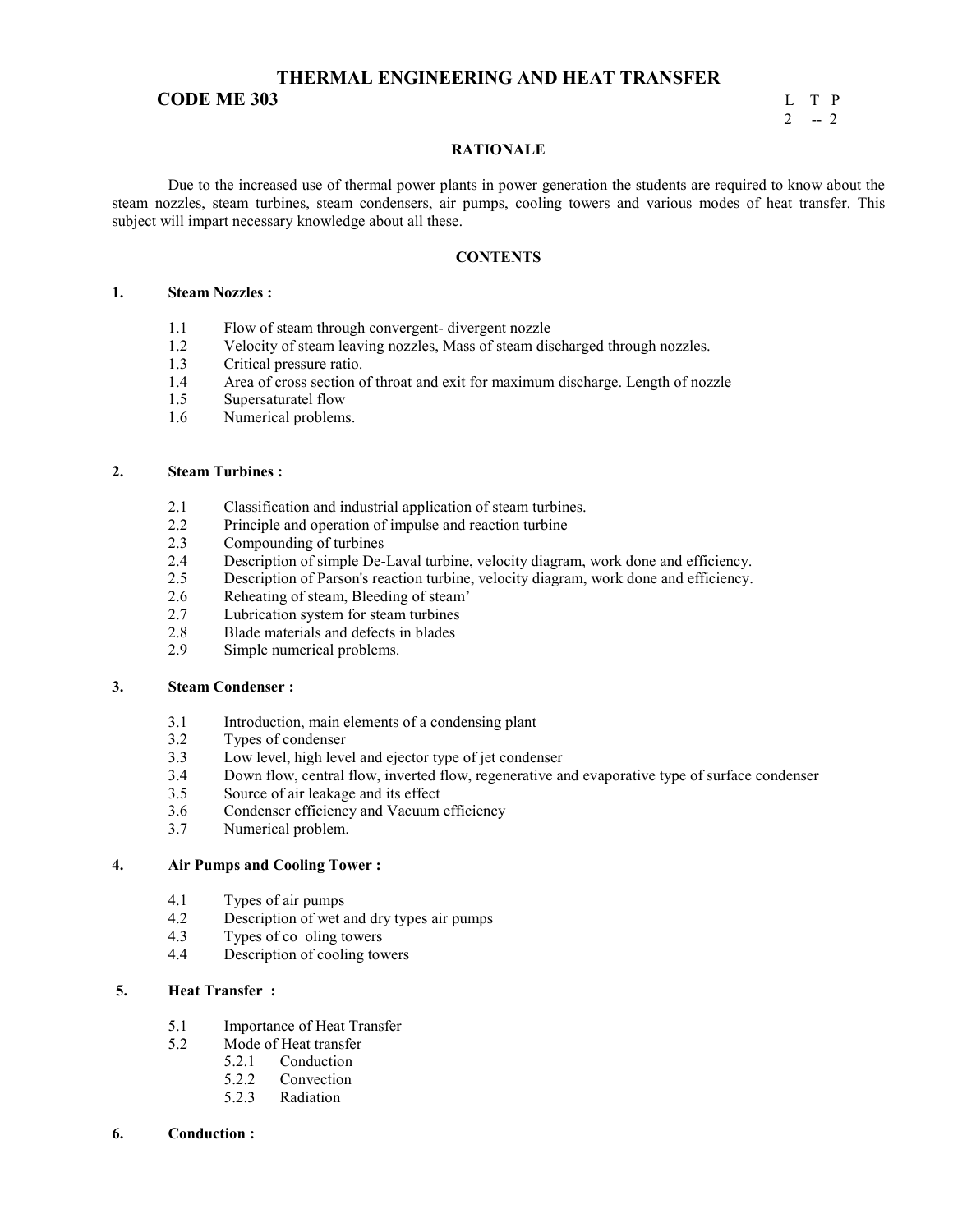- 6.1 Fourier's law
- 6.2 Heat transfer by conduction through a plane  $\&$  composite wall 6.3 Radial Heat transfer by conduction through a cylinder  $\&$  sphere
- 6.3 Radial Heat transfer by conduction through a cylinder  $\&$  sphere 0.4 Overall Heat transfer coefficient
- Overall Heat transfer coefficient
- 6.5 Critical insulation
- 6.6 Heat transfer through fins
- 6.7 Numerical problem

### **7. Convection :**

- 7.1 Natural convection<br>7.2 Forced convection
- Forced convection
- 7.3 Heat exchangers
	- 7.3.1 Direct contact type<br>7.3.2 Regenerator & Stor
	- 7.3.2 Regenerator & Storage type<br>7.3.3 Recuperator & Transfer type
	- Recuperator & Transfer type
- 7.4 Double pipe heat exchanger- LMTD & NTU

# **8. Radiation :**

- 8.1 Absorption, Reflection and transmission
- 8.2 Radiant energy distribution curve
- 8.3 Emissive power<br>8.4 Black body & w
- Black body & white body
- 8.5 Grey body
- 8.6 Kirchoff 's law<br>8.7 Wien's displace
- Wien's displacement law
- 8.8 Planks law & stefan boltzman's law
- 8.9 Radiosity<br>8.10 Shape fact
- Shape factor

# **PRACTICALS**

- 1. Study of steam turbine
- 2. Study of steam condensers, Jet condenser and surface condenser 3. Study of air pump
- Study of air pump
- 4. Study of cooling towers
- 5. Study of heat transfer equipments available in the laboratory.

# **REFERENCE BOOKS:**

- 1. Thermal Engineering Vol. I & Vol. II Mathur & Mehta
- 2. Thermal Engineering R.K. Rajput
- 3. Thermal Engineering R.K. Purohit
- 4. Thermal Engineering Raynor Joel
- 5. Elements of Heat Engineering
- 
- 

(Vol I & II) Patel & Karamchandani<br>6. Thermal Engineering Rai & Sonrao (Satya Pra 6. Thermal Engineering Rai & Sonrao ( Satya Prakashan )<br>
7. Heat Transfer Arora & Domkundwar Arora & Domkundwar \*\*\*\*\*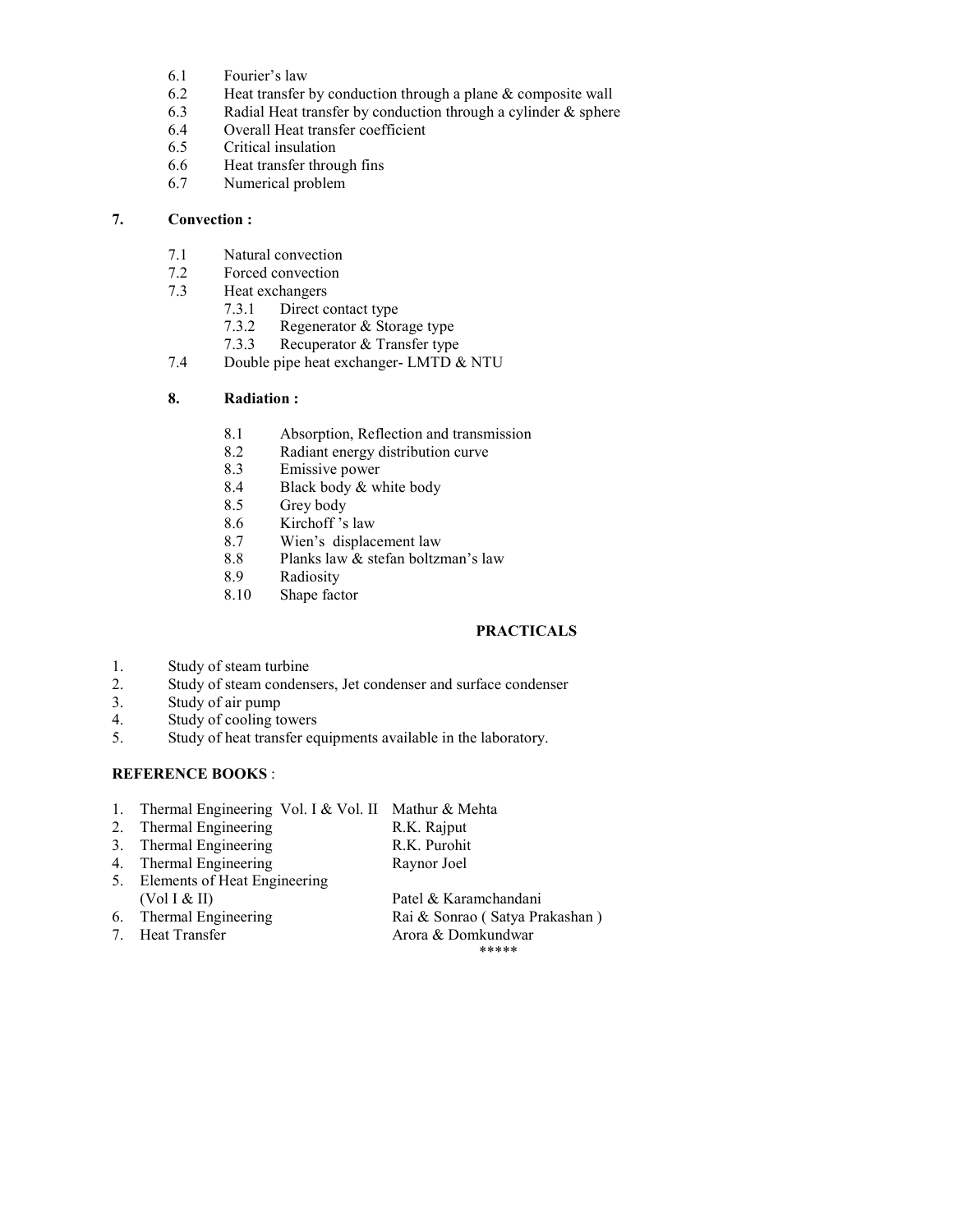# **CNC MACHINES & AUTOMATION**

 $\Box$  CODE ME 304 L T P  $MA$  304/ MP 304 2 -- 2

#### **RATIONALE**

 Diploma holders in mechanical engineering are required to supervise and handle CNC machines. For this purpose, knowledge and skills about CNC machines and part programming for CNC machines are required for enabling them to perform this function.

#### **CONTENTS**

#### **1. Introduction :**

- 1.1 NC machines
- 1.2 CNC machines<br>1.3 DNC machines
- 1.3 DNC machines<br>1.4 Advantages of N
- Advantages of NC machines over conventional machines
- 1.5 Difference between NC machines and SPM
- 1.6 Advantage and disadvantages of CNC machines over NC machines
- 1.7 Application of CNC machines

#### **2. Component of C Machines :**

- 2.1 Basic components of NC system
- 2.2 Input mediums- punched cards, magnetic tapes, floppy disks and papers tape<br>2.3 NC coding
- 2.3 NC coding<br>2.4 Machine co
- 2.4 Machine control unit (MCU)<br>2.5 Sub units of MCU
- 2.5 Sub units of MCU<br>2.6 Machines tool
- Machines tool
- 2.7 Numerical control procedure

# **3.** Classification of Numerical Control Machines :

- 3.1 Classification based on feed back control system<br>3.2 Feed back devices Velocity feed back devices a
- Feed back devices Velocity feed back devices and position feed back devices.
- 3.3 Classification based on motion control system
- 3.4 Interpolators<br>3.5 Classification
- 3.5 Classification based on circuit technology
- 3.6 NC coordinate system
- 3.7 Axis identification

#### **4. Constructional Details of CNC Machines :**

- 4.1 Introduction
- 4.2 Machine structure
- 4.3 Slide ways
- Spindle
- 4.5 Drive System
- 4.6 Motion transmission<br>4.7 Location of transduce
- Location of transducers
- 4.8 Swarf removal
- 4.9 Safety and guarding

#### **5.** Tooling for CNC Machines :

- 5.1 Introduction
- 5.2 Cutting tools for CNC machines
	- 5.2.1 Pre set tools
	- 5.2.2 Indexable inserts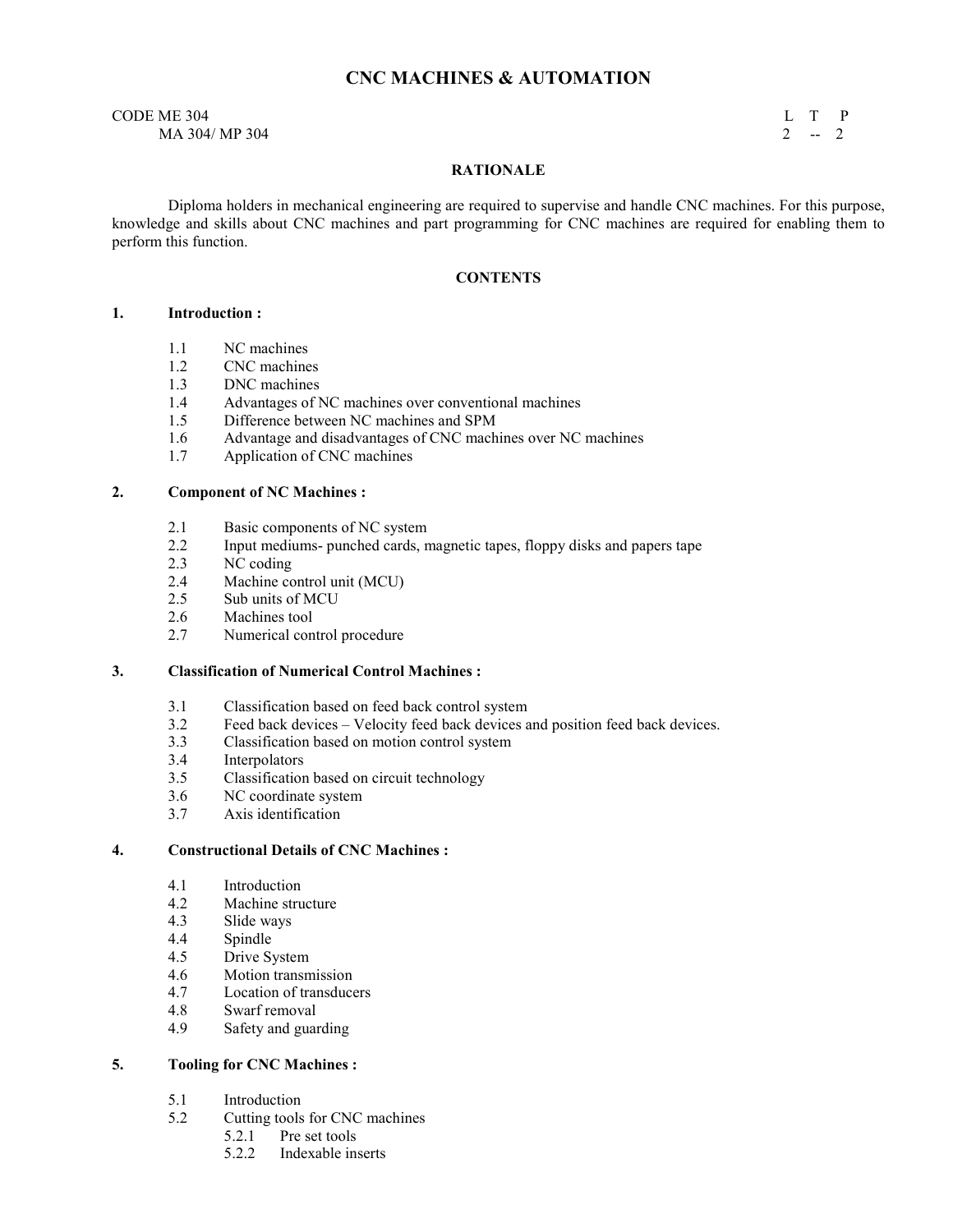### 5.2.3 Qualified tools

- 5.3 Cutting tools material for CNC machines<br>5.4 Automatic tool changer (ATC)
- Automatic tool changer (ATC)
- 5.5 Work holding devices

### **6. Fundamentals of Part Programming :**

- 6.1 NC Words
- 6.2 Programming formats
- 6.3 Part programming for machining- point-to-point, straight line and along curved surface<br>6.4 Part programming for lathe, milling and drilling operations
- Part programming for lathe, milling and drilling operations

#### **7. Advanced Part Programming :**

- 7.1 Standardised fixed cycles
- 7.2 Non- Standardised fixed cycles
	- 7.2.1 Do-loops
	- 7.2.2 Subroutines

#### **8. Computer Aided Part Programming :**

- 8.1 Geometry statements<br>8.2 Motion statements
- Motion statements
- 8.3 Post processor statements
- 8.4 Auxiliary statements

# **9.** Robotics :<br>**9.1** In

- 9.1 Introduction<br>9.2 Advantages
- Advantages of a robot
- 9.3 Robot terminology
- 9.4 Major Features of a robot
	- 9.4.1 Manipulator
	- 9.4.2 Controller
	- 9.4.3 Sensors
	- 9.4.4 Power supply unit
- 9.5 Types of Robots
	- 9.5.1 According to the structure of Manipulator<br>9.5.2 According to type of system
	- According to type of system
	- 9.5.3 According to type of control loops
- 9.6 Application of robots.

#### **10 Automation in Manufacturing :**

- 10.1 Introduction to machining centre<br>10.2 Introduction to computer Integrat
- Introduction to computer Integrated manufacturing (CIM)
- 10.3 Introduction to flexible manufacturing system (FMS)<br>10.4 Introduction to group technology (GT)
- Introduction to group technology (GT)
- 10.5 Introduction to computer process planning (CAPP)

### **PRACTICALS**

- 1. To prepare jobs on CNC machine by using various operations like turning, facing, taper turning, step turning, profile cutting, threading, chamfering etc on available machine.
- 2. To develop various types of CNC machine programmes.
- 3. Industrial Visit

### **REFERENCE BOOKS:**

1. CNC Machine- Programming & Application Adithan & Pabla New Age International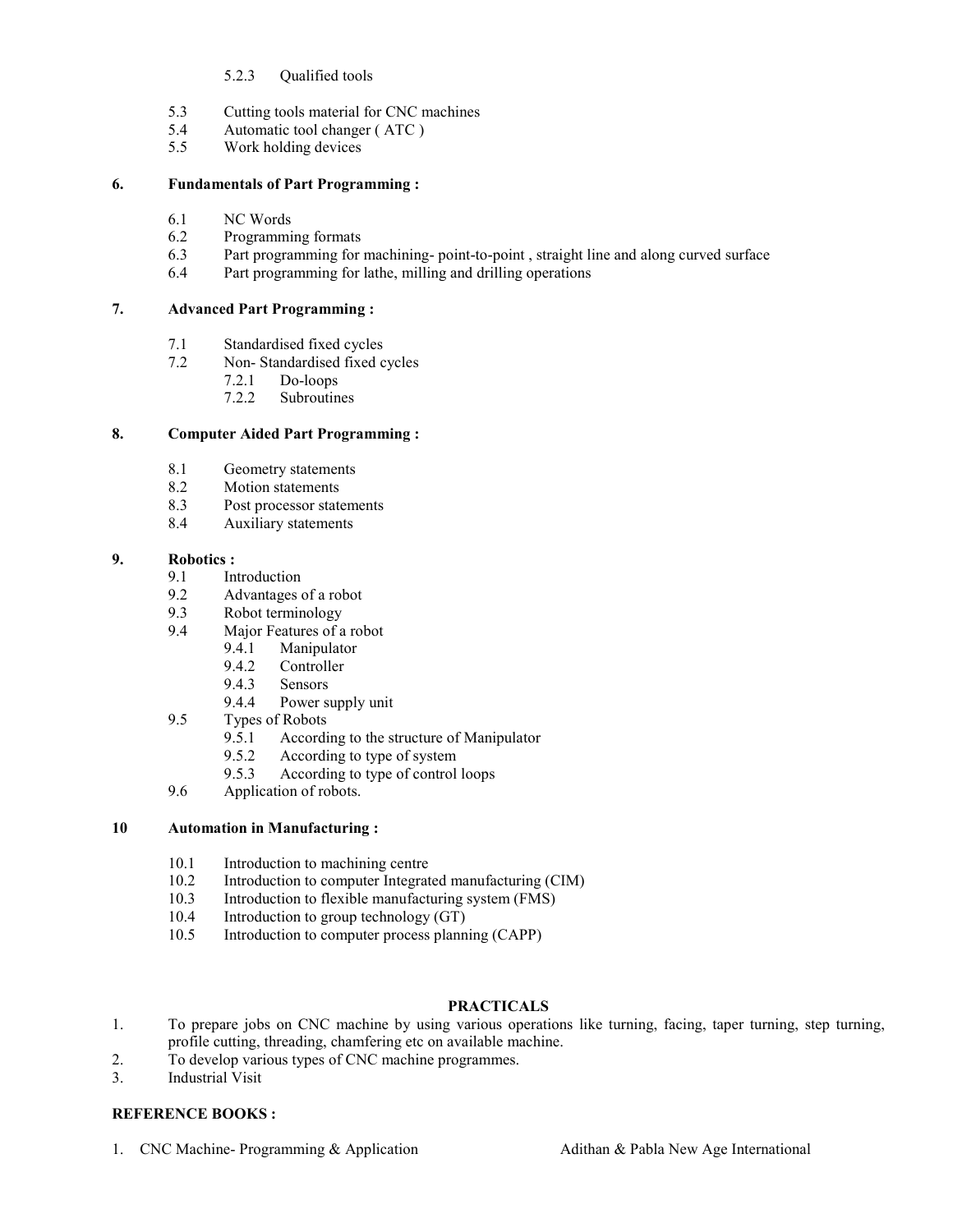- 2. CNC Machine Dhanpat Rai & Sons
- 
- 4. Computer Aided Manufacturing<br>5. CAM
- 
- 

# 3. CAD/CAM Groover (TMH)<br>
4. Computer Aided Manufacturing and the state of the Rao, Kundra, Tiari (TMH) Vikram Sharma (S. K. Kataria & Sons) 6. CAM S. Vishal (S. K. Kataria & Sons)

# \*\*\*\*\* **POWER GENERATION**

 $\begin{array}{cccc}\n\text{CODE ME } 305 \\
\text{MA}305\n\end{array}$  $MA305$  2 2/2  $-$ 

# **RATIONALE**

 With the increased consumption of electrical power in industries, agriculture and human comfort, more and more thermal, hydro and nuclear power plants are being installed through out the country. Gas turbine power plants are also being set up. This all has necessitated to train more and more people for the operation of different types of power plants,Solar energy,wind energy and renewable energy sources.

#### **CONTENTS**

# **1. Introduction :**

- 1.1 Different types of conventional sources of energy<br>1.2 Base load and peak load plants
- Base load and peak load plants
- 1.3 Scope of conventional energy sources in India
- 1.4 Status of conventional power plants in India

#### **2. Thermal Power Plants :**

- 2.1 General layout and working<br>2.2 Factors of site selection
- Factors of site selection
- 2.3 Methods of coal handling
- 2.4 Unloading devices<br>2.5 Ash handling system
- Ash handling system
- 2.6 Concept of super thermal power plants
- 2.7 Combustion equipment
	- 2.7.1 Basic requirements
	- 2.7.2 Methods of coal burning : Hand firing, Stroker fired systems, Pulverised fuel fired system 2.7.3 Coal Burners : Stream line. Turbulent types
	- Coal Burners : Stream line, Turbulent types
	- 2.7.4 Combustion control, fluidised bed combustion

#### **3. Hydro-Electric Power Plant :**

- 3.1 Advantages and application of hydroelectric power plants<br>3.2 Elements of hydroelectric power plant
- Elements of hydroelectric power plant
- 3.3 Plant layout of low head and high head intake
- 3.4 Combination of Hydel Thermal power plants<br>3.5 Hydro electric power plants in India.
- 3.5 Hydro electric power plants in India.

### **4. Nuclear Power Plant :**

- 4.1 Introduction to nuclear reactions and nuclear fuels
- 4.2 Site selection of nuclear power plants<br>4.3 Nuclear reactors : various elements of
- 4.3 Nuclear reactors : various elements of nuclear reactors.<br>4.4 Comparison of nuclear power plant with thermal and hy
- Comparison of nuclear power plant with thermal and hydel power plants
- 4.5 Common types of nuclear reactors
	- 4.5.1 Pressurised water reactor
	- 4.5.2 Boiling water reactor<br>4.5.3 Gas cooled reactors
	- Gas cooled reactors
	- 4.5.4 Liquid metal cooled reactor
	- 4.6.5 Fast breeder reactor
- 4.6 Nuclear power plants in India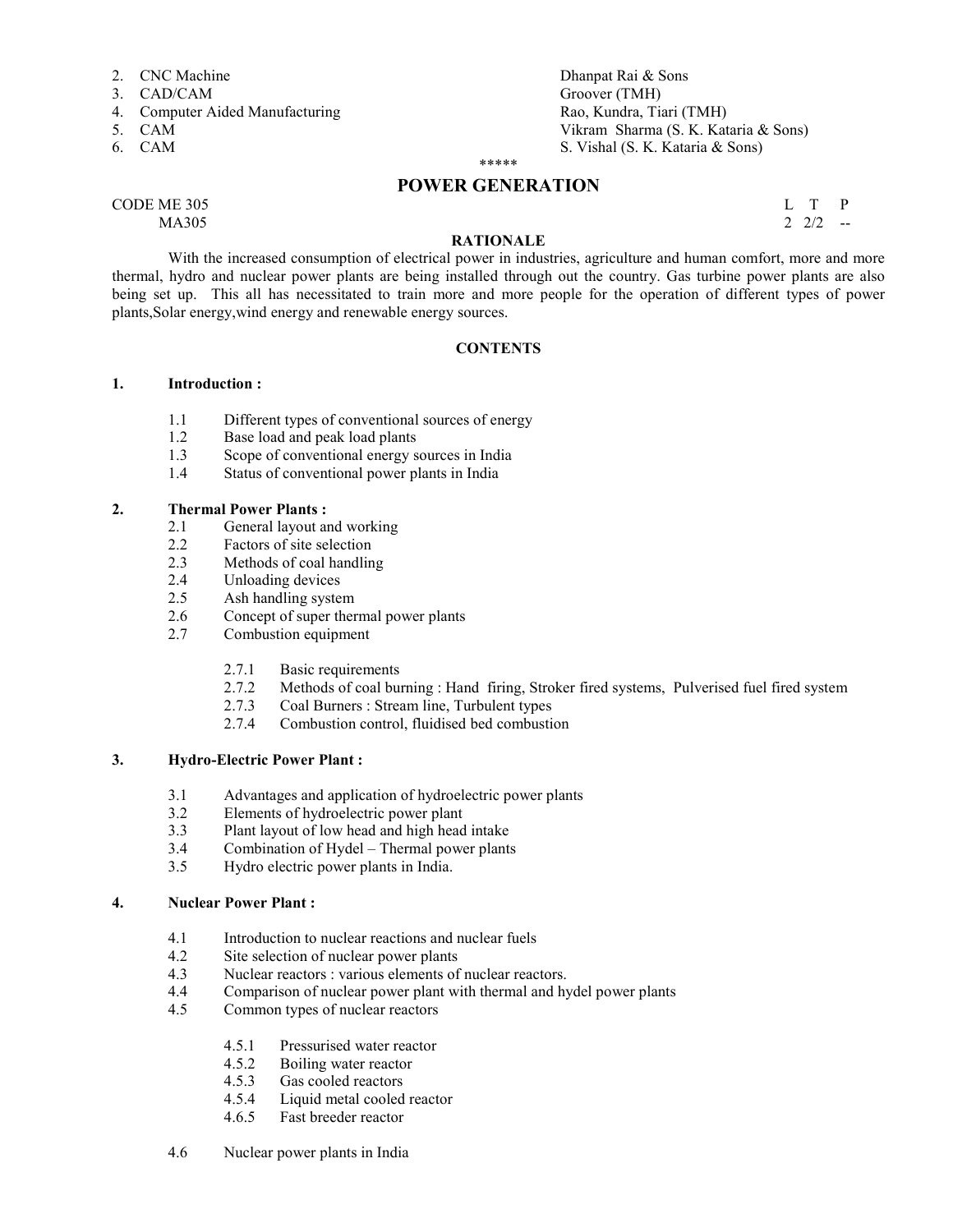- 4.7 Hazards in nuclear power plants and safety measures
- 4.8 Nuclear waste disposal

#### **5. Diesel Power Plants :**

- 5.1 Elements of a diesel power plant<br>5.2 Building and general layout
- 5.2 Building and general layout<br>5.3 Use of diesel engine with ste
- Use of diesel engine with steam power plants
- 5.4 Applications of diesel power plants<br>5.5 Limitation of diesel power plants
- Limitation of diesel power plants

#### **6. Gas Turbine Plants :**

- 6.1 Classification and application
- 6.2 Elementary description of gas turbines<br>6.3 Details of elements of a gas turbine pla
- Details of elements of a gas turbine plant and plant layout
- 6.4 Advantages over thermal and diesel power plants

#### **7. Power Plant Economics :**

- 7.1 Elements of cost of power<br>7.2 Factors affecting economic
- Factors affecting economics of generation and distribution of power
- 7.3 Factors affecting choice and type of power plants on economics of power generation
- 7.4 Simple numerical problems on cost of power generation.

# **8. Renwal Energy Sources :**

- 8.1 Present position of conventional energy sources in India
- 8.2 Need for non-conventional energy sources
- 8.3 Various alternate energy sources solar, biogas, wind, geothermal, tidal, Magneto hydro dynamic, thermo electric power etc.

# **9. Solar Energy :**

- 9.1 Introduction to solar power<br>2.2 Solar energy collectors
- 2.2 Solar energy collectors<br>9.3 Application of solar ene
- Application of solar energy
	- 9.3.1 Solar water healing
	- 9.3.2 Solar heating of Buildings
	- 9.3.3 Solar thermal electric conversion
	- 9.3.4 Solar photo voltaic
	- 9.3.5 Solar distillation
	- 9.3.6 Solar green house
	- 9.3.7 Space cooling
- 9.4 Solar energy storage
	- 9.4.1 Thermal storage
	- 9.4.2 Chemical storage
	- 9.4.3 Mechanical energy storage
	- 9.4.4 Solar pond

# **10. Wind Energy :**

- 10.1 Scope of wind energy
- 10.2 Merits and demerits of wind energy<br>10.3 Measurement of wind velocity by A
- Measurement of wind velocity by Anemometer : Indicating and recording type
- 10.4 Wind Machines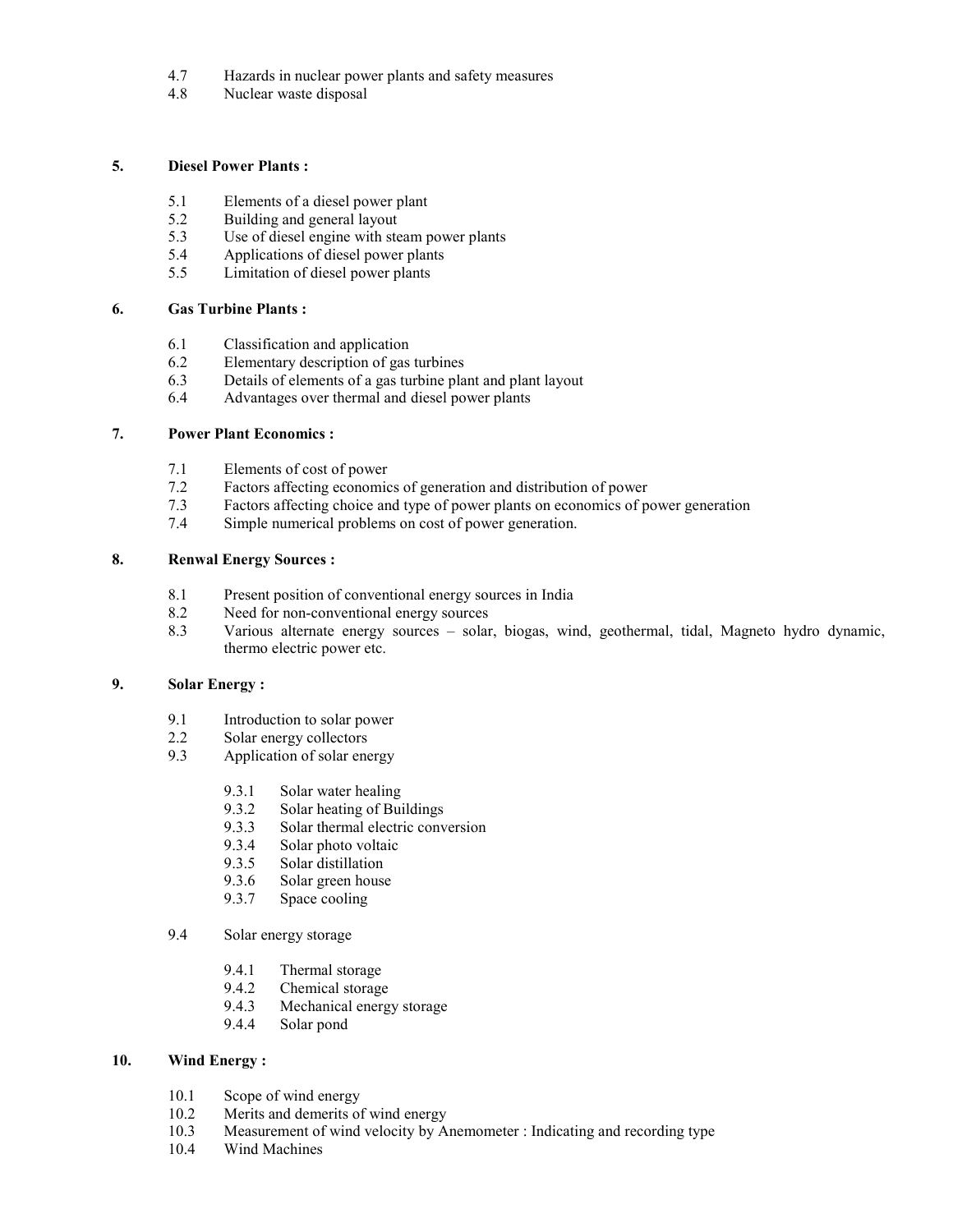- 10.4.1 Horizontal axis wind machine
- 10.4.2 vertical axis wind machine
- 10.5 Wind power and energy pattern factor<br>10.6 Efficiency of wind machine
- 10.6 Efficiency of wind machine<br>10.7 Site selection of wind machi
- Site selection of wind machine

#### **REFERENCE BOOKS:**

- 
- Power Plant Engineering
- 
- 
- 5. Power Plant Engineering (Hindi) Prakash & Kumar
- 6. Power Plants Engineering P.K. Nag (TMH)
- 
- 7. Power Plants<br>
8. Power Plants Technology<br>
M.M. EI-Wa
- 9. Non Conventional Energy Sources
- 
- 11. Non Conventional Sources of Energy (Hindi) Agrawal & Gupta (Nav Bharat)
- 

1. Power Plant Engineering 2. Dr. Mahesh Verma<br>
2. Power Plant Engineering 2. Keshwani 3. 'kfDr l;a= R.L.Agrawal 4. Power Plant Engineering Bomkumdwar<br>
5. Power Plant Engineering (Hindi) Prakash & Kumar M.M. EI-Wakil (Mc-Graw Hill)<br>G.D. Rai (Khanna Pub.) 10. Energy Technology – Non Conventional S.Rao (Khanna Pub.)<br>11. Non Conventional Sources of Energy (Hindi) Agrawal & Gupta (Nav Bharat) 12. अपारम्परिक ऊर्जा स्त्रोत ए. एन. माथुर /एन.एस. राठौड़

\*\*\*\*\*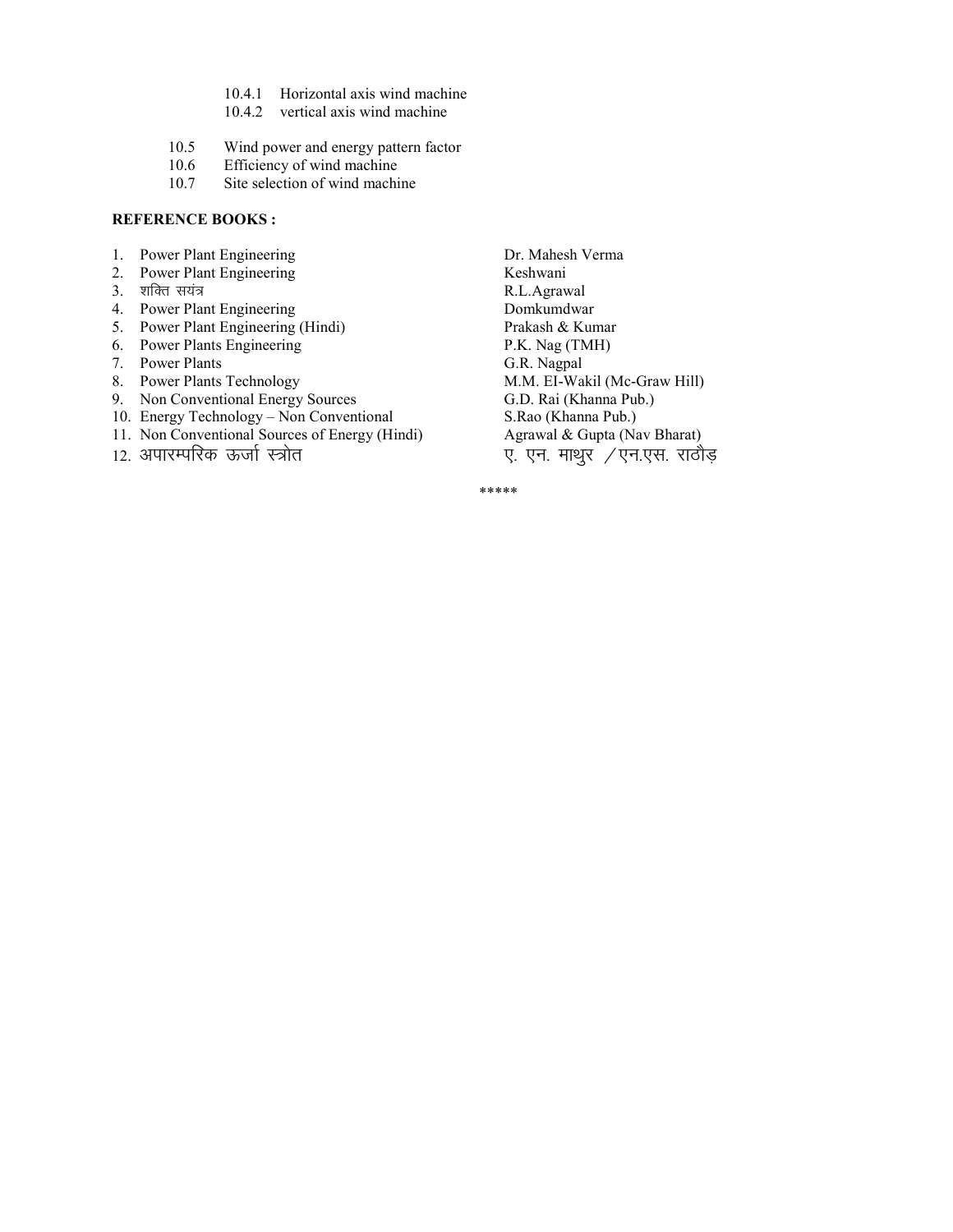# **ADVANCE WORKSHOP TECHNIQUES**

CODE ME 306 L T P MA306 2 -- 3  $MA306$  2 -- 3

#### **RATIONALE**

 This subject gives knowledge to the students with regard to many kinds of machine tools used in industry. Major thrust is to expose the students to acquire practical skill in handling milling machines, grinding machines, capstan and turret lathes and many other kinds of machines. This enables students to perform well on the shop floor in the industry.

#### **CONTENTS**

#### **1. Metal Cutting Saws :**

- 1.1 Specifications, description, working and uses of sawing machine
- 1.2 Description, specification of cutters/ blade for sawing machines, blade setting.

#### **2. Boring :**

- 2.1 Principle of boring<br>2.2 Classification of bo
- 2.2 Classification of boring machines and their description
- 2.3 Specification of boring machine
- 2.4 Boring tools<br>2.5 Boring bars a
- 2.5 Boring bars and boring heads
- 2.6 Description of Jig boring machine

#### **3. Milling Machine :**

- 3.1 Specifications and working principle of milling machine<br>3.2 Classification of milling machines and their brief descrip
- 3.2 Classification of milling machines and their brief description and their applications.
- 3.3 Details of column and knee type milling machine
- 3.4 Milling machine accessories and attachment -Arbors, adaptors, collets, vices, circular table, indexing head and tail stock, vertical milling attachment, spiral milling attachment, slotting attachment and rack milling attachment.
- 3.5 Work holding devices.
- 3.6 Milling methods-up milling and down milling
- 3.7 Various types of milling cutters and mandrels for milling machines
- 3.8 Milling operations-face milling, angular milling, form milling, straddle milling and gang milling
- 3.9 Cutting speed and feed. Simple numerical problems
- 3.10 Indexing on dividing heads, plain and universal dividing heads
- 3.11 Indexing methods : direct, plain or simple, compound, differential and angular indexing. Numerical problems on indexing
- 3.12 Helical and spiral milling
- 3.13 Introduction to machining centre

#### **4. Grinding and Grinding Machines :**

- 4.1 Purpose of grinding
- 4.2 Various elements of grinding wheel Abrasive, Grade, Structure, Bond
- 4.3 Common wheel shapes and types of wheels built up wheels, mounted wheels and diamond wheels. Specifications of grinding wheels as per BIS
- 4.4 Truing and dressing, balancing and mounting of wheel
- 4.5 Grinding methods: surface grinding, cylindrical grinding and centreless grinding.<br>4.6 Grinding Machines- cylindrical grinders, surface grinders, internal grinders, cent
- Grinding Machines- cylindrical grinders, surface grinders, internal grinders, centreless grinders and tools and cutter grinders.
- 4.7 Selection of grinding wheel

# **5. Capstan and Turret Lathes :**

- 5.1 Concept of ram or capstan type and turret or saddle type machine
- 5.2 Principal parts of capstan and turret lathes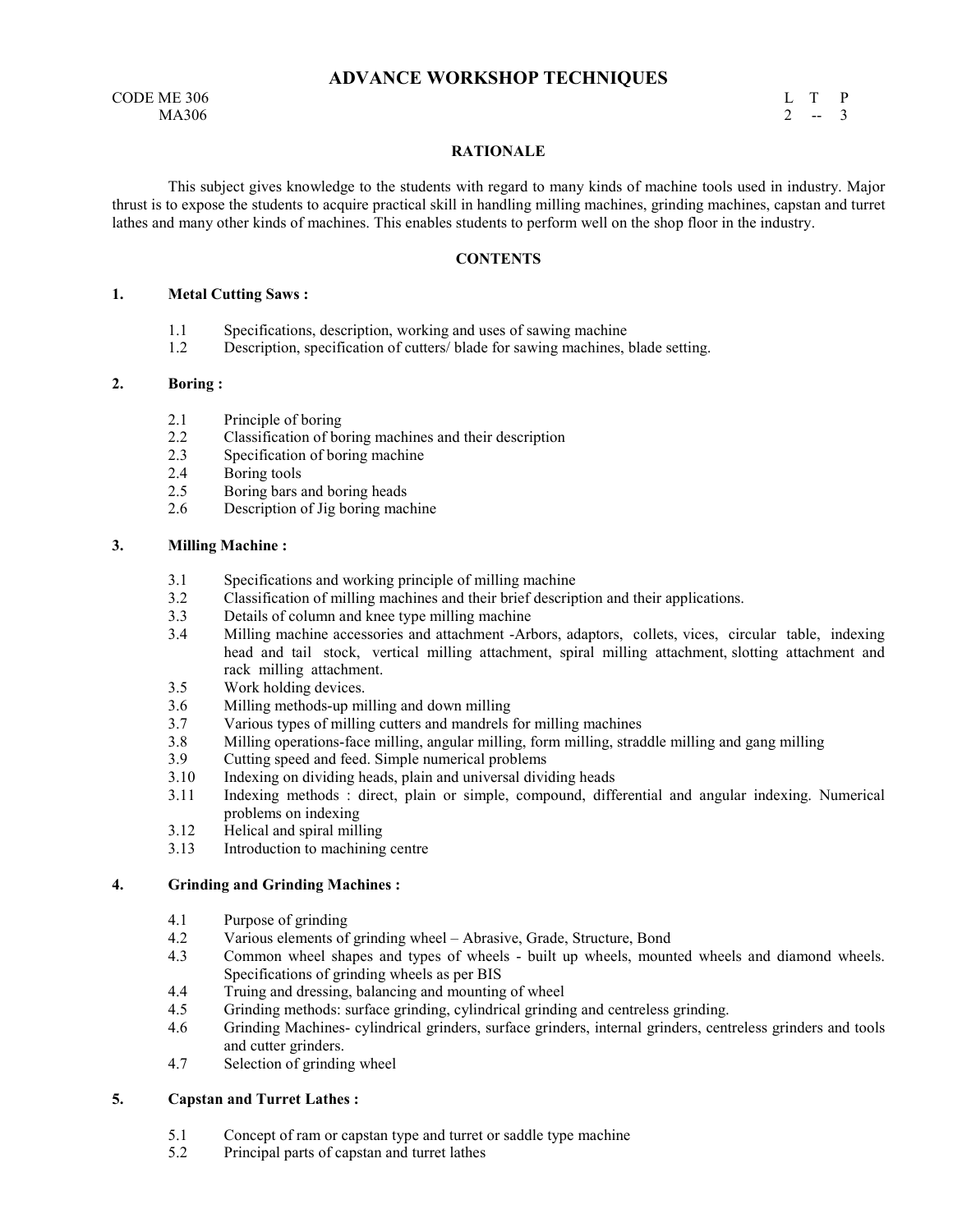- 5.3 Capstan and Turret lathe mechanism : Turret indexing mechanism, Bar feeding mechanism
- 5.4 Work holding devices : Jaw and collet chucks<br>5.5 Tool holding devices : slide tool holder, kne
- 5.5 Tool holding devices : slide tool holder, knee tool holder, knurling tool holder, recessing tool holder, form tool holder, Tap and Die holder, V-steady box tool holder, roller steady box tool holder
- 5.6 Introduction to turret tooling layout<br>5.7 Difference among capstan, turret an
- Difference among capstan, turret and conventional lathe.

#### **6. Automatic Machines :**

- 6.1 Brief description of single spindle and multi-spindle automatic machines viz. Swiss type automatic screw machine and Turret type screw machines
- 6.2 Transfer Machines- Inline , Rotary Indexing Table , Drum Machines

### **7. Metal Finishing Processes :**

- 7.1 Purpose of finishing surfaces
- 7.2 Description of lapping, super finishing, polishing and buffing processes 7.3 Description of honing machine and honing tools
- Description of honing machine and honing tools

#### **8. Maintenance of Machine Tools :**

- 8.1 Importance of maintenance
- 8.2 Different type of maintenance<br>8.3 Sequence of maintenance oper
- Sequence of maintenance operation : Disassembly, washing, fault finding, assembly

#### **9. Installation and Testing of Machine Tools :**

- 9.1 Different types of machine foundation
- 9.2 Foundation plan<br>9.3 Machine tool test
- Machine tool testing

### **PRACTICALS**

- 1. Face milling.
- 2. Gear cutting on a milling machine. (Spur and Bevel)<br>3. Key way cutting on shaft
- Key way cutting on shaft
- 4. Exercise on gang milling
- 5. Job on Capstan lathe and Turret lathe.
- 6. Job on grinding machine.
	- 6.1 Surface grinding
	- 6.2 Cylindrical grinding (internal and external)
	- 6.3 Centre less grinding (internal and external)
- 7. Milling cutter grinding on tool and cutter grinder
- 8. Job using copying attachment on lathe
- 9. Exercises on honing and lapping machine
- 10. Super finishing practice on lathe
- 11. Maintenance of milling, Grinding and Lathe machines

### **REFERENCE BOOKS:**

- 1. Workshop Technology II Hazra Chaudhary
- 2. Workshop Technology II Raghuvanshi
- 3. Production Technology R.K.Jain & S.C. Gupta
- 4. Workshop Technology (Hindi) Tahil Maghnani
- 5. Production Technology H.M.T
- 6. Workshop Technology II & III Chapman
- 7. Production Technology Pandey & Singh
-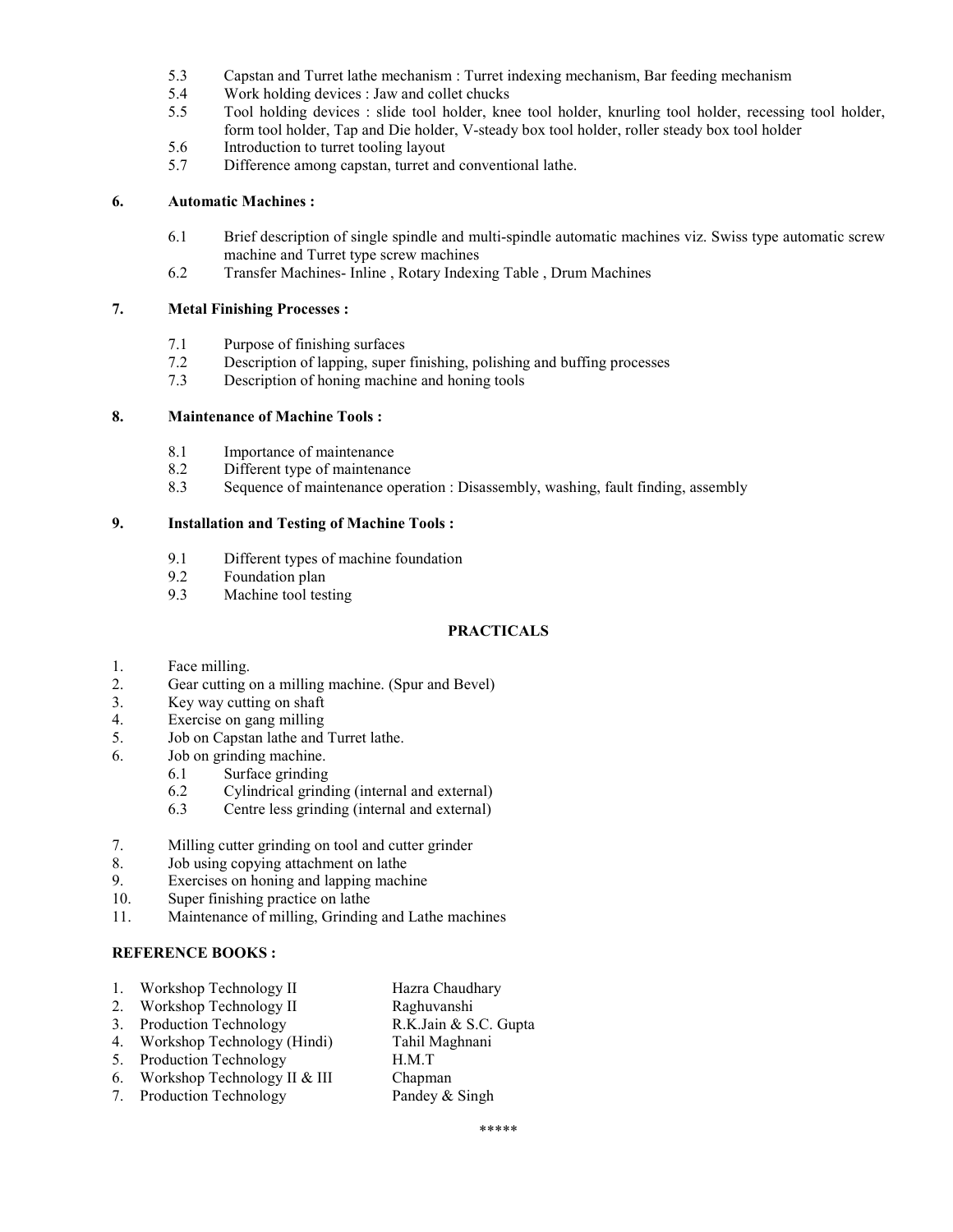# **INDUSTRIAL ENGINEERING**

CODE ME 307 L T P  $MP307$  2 2/2 --

#### **RATIONALE**

 To achieve the target and goals of an industry, it is essential to co-ordinate the entire manufacturing system, for efficient working of an organisation, evaluation and improvement in manufacturing of jobs and components. For this purpose topic like plant location and layout, work-study and production, planning and control are included in this subject.

 By learning of above topics, capacity to work as middle level manager is developed amongst the students. It is suggested that students should be taken to nearby industries to acquaint them with various engineering aspects of an industry.

#### **CONTENTS**

#### **1. Production, Planning and Control :**

- 1.1 Definition and importance, types of production -job, batch and mass forecasting, routing, scheduling, dispatching and follow up.
- 1.2 Break even analysis and Gantt chart<br>1.3 Project scheduling, application of CF
- Project scheduling, application of CPM and PERT techniques
- 1.4 Analysis and control of project cost in CPM and PERT, simple numerical problems.

#### **2. Inventory Control :**

- 2.1 Definition, types of inventory Codification and standardization<br>2.2 ABC analysis. Economic ordering quantity
- 2.2 ABC analysis. Economic ordering quantity<br>2.3 Procurement cost, carrying charges, lead-tim
- Procurement cost, carrying charges, lead-time, re-order point, simple problems.

# **3. Inspection and Quality Control :**

- 3.1 Definitions, types of inspection and procedure<br>3.2 Statistical quality control Basic theory of qu
- Statistical quality control Basic theory of quality control, Process capability
- 3.3 Control charts for variables  $\overline{X}$  and R, relationship between control limits and specification limits. Control chart for fraction defective  $(p)$ , control chart for number of defect  $(c)$
- 3.4 Acceptance sampling Selection of samples, sample size, method of taking samples. Samplings plan single, double, sequential. Acceptance quality level (AQL), lot tolerance percentage defective (LTPD), producer's risk, consumer's risk. Operating characteristic curve, simple problems.

#### **4. Work Study :**

- 4.1 Definition, advantages and procedure of work-study. Difference between production and productivity, Factors to improve productivity
- 4.2 Method Study :- Definition, objectives and procedure of method study.<br>4.3 Symbols, flow process chart (man-machine-material), flow diagram, machine-material)
- Symbols, flow process chart (man-machine-material), flow diagram, machine chart, two hand chart
- 4.4 Critical examination. Developing a new method<br>4.5 Principles of motion economy. Therblig symbols
- Principles of motion economy. Therblig symbols, SIMO chart, simple problems.
- 4.6 Work Measurement -time study, definition, principle and method of time study
- 4.7 Stop watch study number of reading, calculation of basic time, rating techniques, normal time, allowances, standard time
- 4.8 Simple numerical problems.
- 4.9 Work Sampling Definition, method, advantages and disadvantage of work sampling Applications.

# **5. Plant Location and Layout :**

- 5.1 Definition, factors affecting the site selection of plant 5.2 Factor affecting plant layout
- 5.2 Factor affecting plant layout<br>5.3 Types of layout process, proc
- 5.3 Types of layout process, product, combination and fixed position layout 5.4 Techniques in making layout-Flow diagram, templates, distance volume n
- Techniques in making layout-Flow diagram, templates, distance volume matrix, travel chart
- 5.5 Line balancing, workstation, Numerical problem.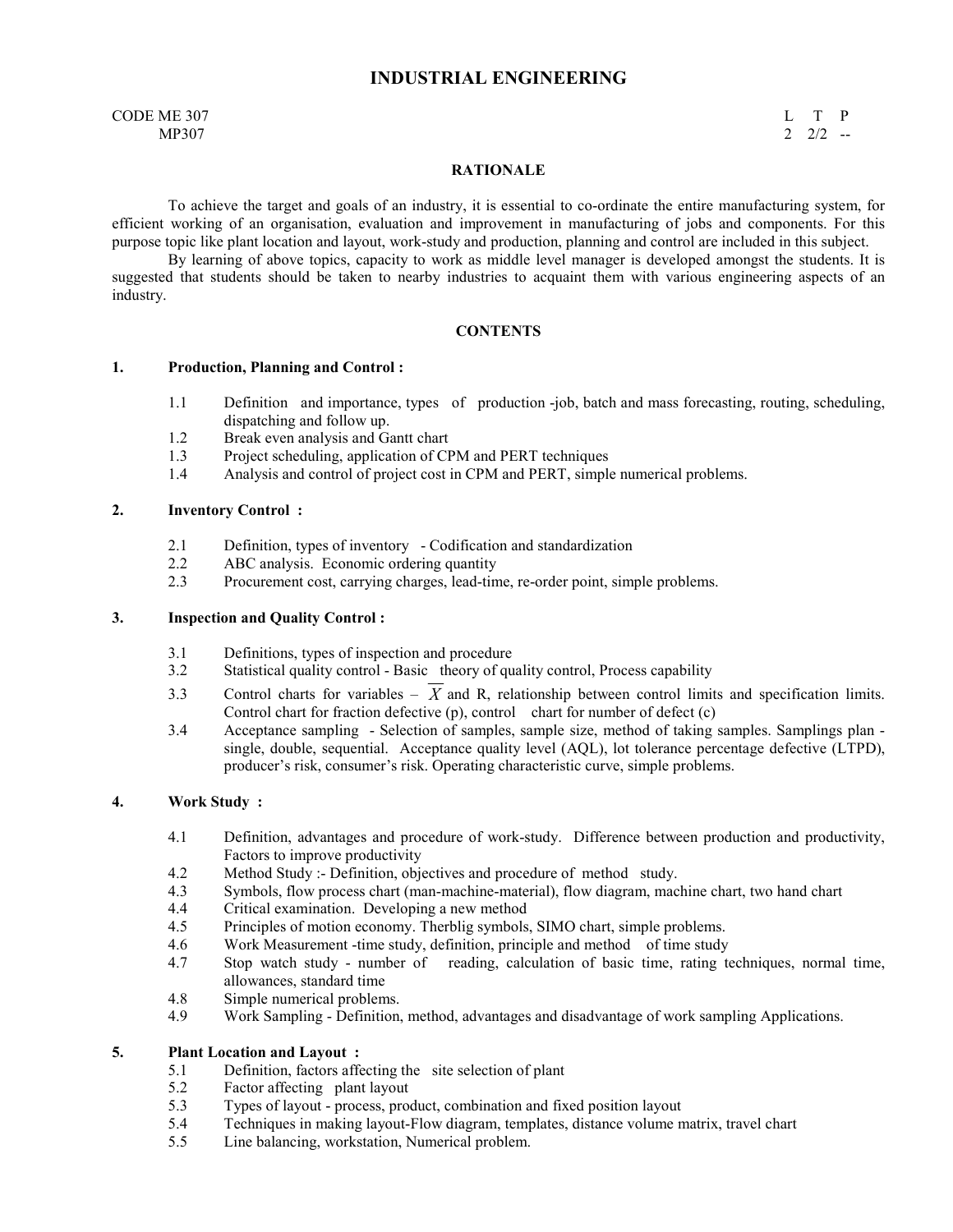# **6. Material Handling :**

- 6.1 Principles of economic material handling<br>6.2 Hoisting equipment forklift truck, Crane
- Hoisting equipment forklift truck, Cranes- mobile motor cranes, overhead cranes, travelling bridges crane. Derrick crane. Whiler crane
- 6.3 Conveying equipment Package conveyors, gravity roller conveyors, screw conveyors, flight or scraper conveyors, bucket conveyors, bucket elevators, belt conveyors, pneumatic conveyors.

# **7. Linear Programming :**

- 7.1 Formulation L.P. problem<br>7.2 Graphical method for optin
- 7.2 Graphical method for optimal solution<br>7.3 Simplex method for optimal solution
- Simplex method for optimal solution

# **8. Depreciation :**

- 8.1 Definition<br>8.2 Obsolescer
- Obsolescence and amortization
- 8.3 Different methods of calculating depreciation
- 8.4 Numerical problems.

# **REFERENCE BOOKS:**

| Industrial Engineering (Hindi)<br>$\mathbf{1}$ . | V.K.Sharma    |
|--------------------------------------------------|---------------|
| 2. प्रारम्भिक उद्योग अभियांत्रिकी                | सुरेश दलेला   |
| Industrial Engineering<br>3.                     | S.C.Sharma    |
| Industrial Engg. & Management<br>4.              | T.R.Banga     |
| 5. Elements of Work Study                        | Suresh Dalela |
| 6. Construction Equipment                        | Mahesh Verma  |
| 7. Construction Equipment                        | S.C.Sharma    |
| Industrial Engg. & Management<br>8.              | O.P. Khanna   |
| 9. Production, Operation Management              | B.S. Goel     |

\*\*\*\*\*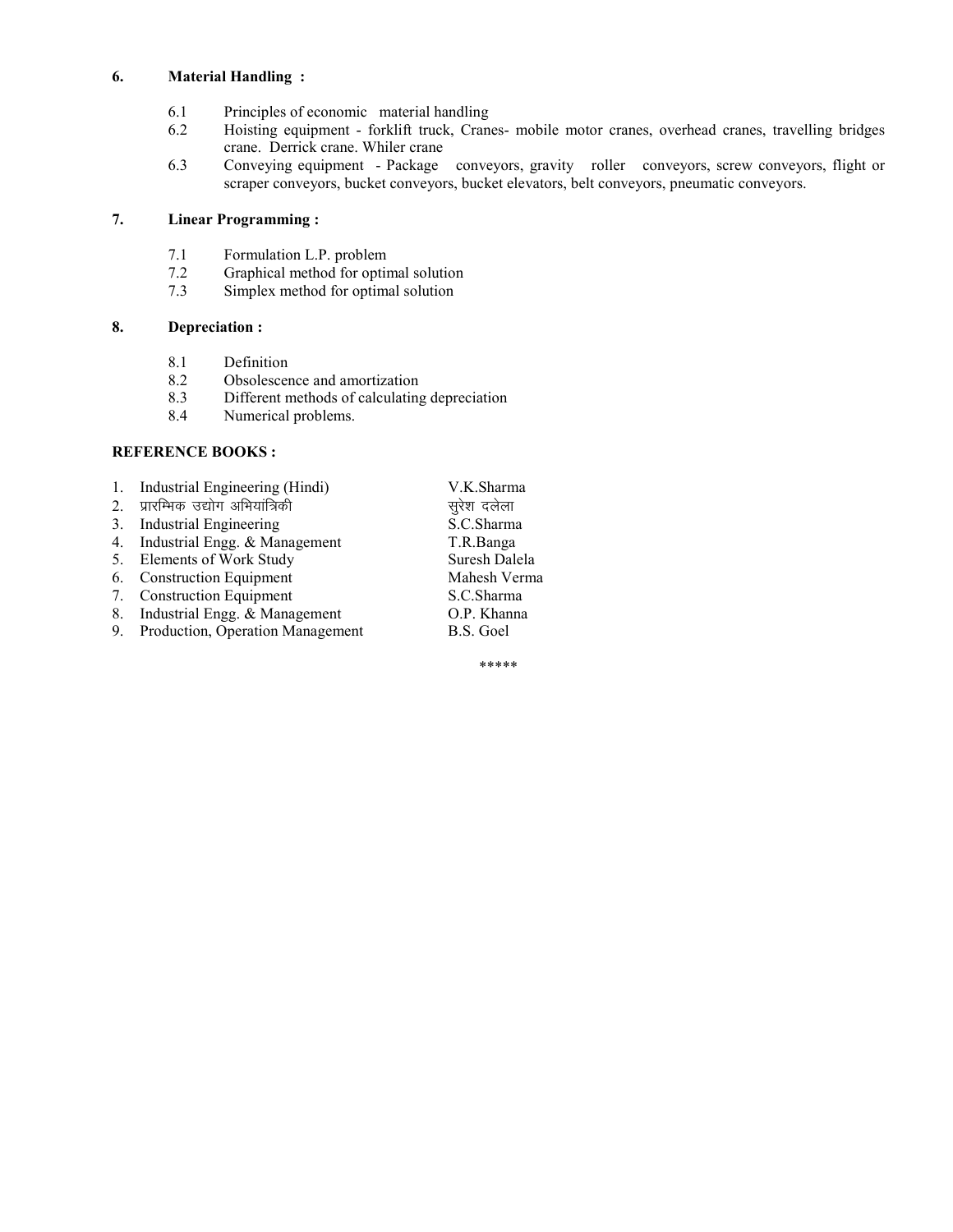# **MACHINE DESIGN**

#### CODE ME 308 L T P  $2 \t2 \t2$  --

#### **RATIONALE**

 Knowledge of method of finding shapes and sizes of various machine elements is very essential from their strength and stiffness/rigidity viewpoints. Also the knowledge of calculation of manufacturing cost of machine elements is essential. This subject would impart the basic knowledge about the designing of various machine elements.

#### **CONTENTS**

#### **1. Introduction :**

- 1.1 General consideration in machine design
- 1.2 General procedure in machine design
- 1.3 Selection of material<br>1.4 Working stress and fa
- 1.4 Working stress and factor of safety, selection of factor of safety<br>1.5 Stress concentration, stress concentration factor and methods of
- 1.5 Stress concentration, stress concentration factor and methods of reducing stress concentration
- 1.6 Fatigue and endurance limit<br>1.7 Effect of load, surface finish
- Effect of load, surface finish and size on endurance limit
- 1.8 Preferred number

#### **2. Design of Welding Joints :**

- 2.1 Types of welded joint and Design of lap joint and butt joint 2.2 Strength of transverse and parallel fillet welded joints in axi
- Strength of transverse and parallel fillet welded joints in axial loading
- 2.3 Basic welding symbols
- 2.4 Welded joint subjected to twisting moment and bending moment<br>2.5 Eccentrically loaded welded ioints
- Eccentrically loaded welded joints

#### **3. Design of Screw and Bolts :**

- 3.1 Initial stresses due to screwing up
- 3.2 Stress due to external forces<br>3.3 Stress due to combined force
- Stress due to combined forces
- 3.4 Bolt of uniform strength
- 3.5 Screw thread, designations and its dimensions.
- 3.6 Design of Power screw
- 3.7 Design of screw jack

#### **4. Design of Joints :**

- 4.1 Design of simple cotter joints<br>4.2 Design of knuckle joints
- Design of knuckle joints
- 4.3 Design of turnbuckle

#### **5. Design of Keys and Couplings :**

- 5.1 Design of sunk key<br>5.2 Design of rigid flan
- 5.2 Design of rigid flange coupling<br>5.3 Design of pin type flexible coup
- 5.3 Design of pin type flexible couplings

#### **6. Design of Shaft :**

- 6.1 Shaft subjected to twisting moment<br>6.2 Shaft subjected to bending moment
- Shaft subjected to bending moment
- 6.3 Shaft subjected to combined twisting and bending moment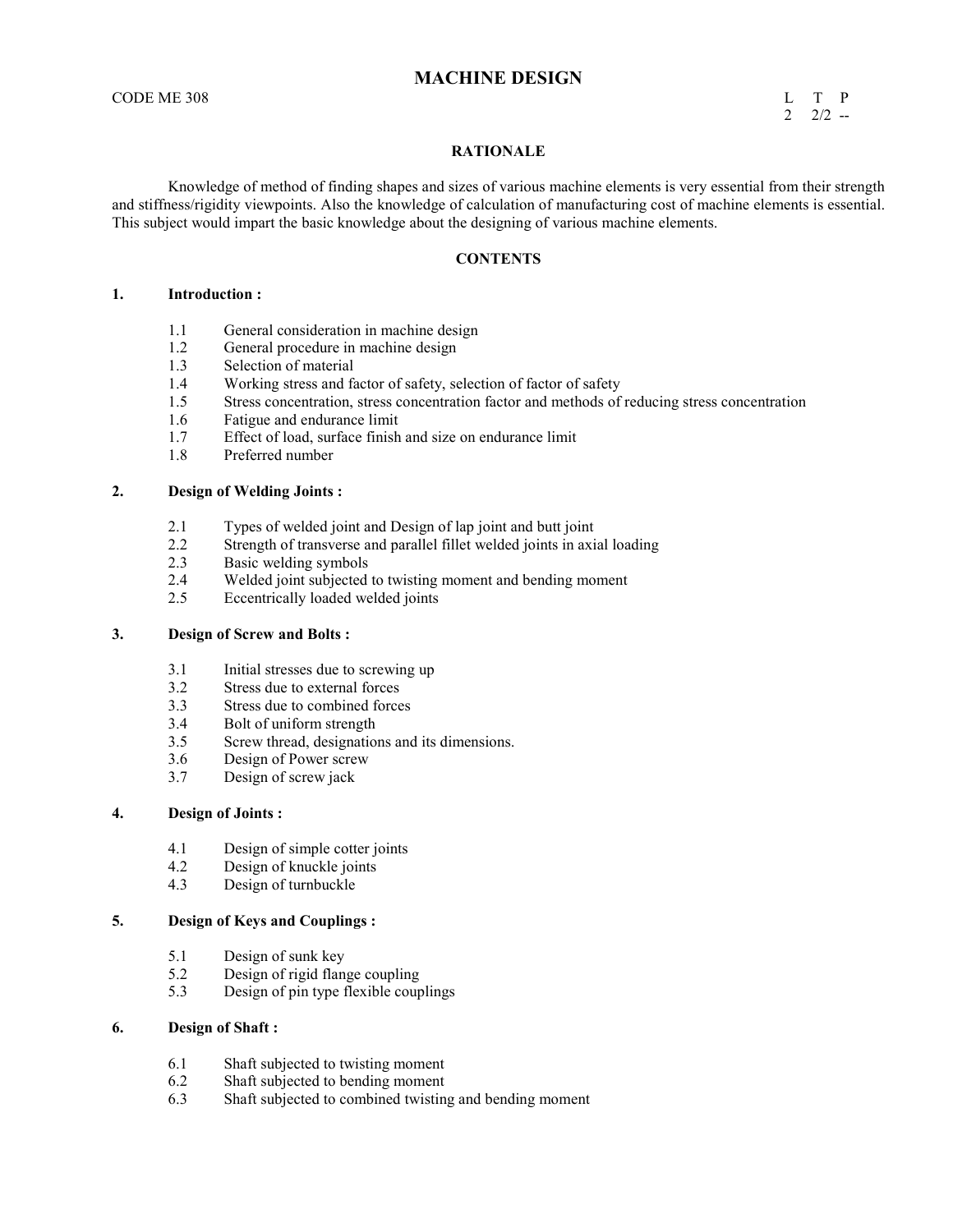# **7. Design of Components :**

- 7.1 Cast Iron pulley<br>7.2 Flywheel
- 7.2 Flywheel<br>7.3 Helical sp
- 7.3 Helical spring<br>7.4 Leaf spring.
- Leaf spring.

# **8. Bearings (no numerical problems) :**

- 8.1 Introduction and Classification<br>8.2 Material used for bearings and t
- Material used for bearings and their properties
- 
- 8.3 Types and uses of rolling contact bearings<br>8.4 Standard dimension and designations of ba 8.4 Standard dimension and designations of ball bearings<br>8.5 Selection of rolling elements bearings
- Selection of rolling elements bearings

# **9. Lever :**

- 9.1 Introduction<br>9.2 Design of a h
- Design of a hand lever
- 9.3 Design of a foot lever
- 9.4 Design of Lever for safety valve

# **REFERENCE BOOKS:**

- 1. Machine Design Pandya & shah<br>2. Machine Design R.S.Khurmi
- 
- 
- 
- 4. Machine Design<br>5. Engineering Design
- 2. Machine Design R.S.Khurmi<br>
3. Machine Design Sharma & Aggrawal 3. Machine Design Sharma & Aggr<br>4. Machine Design V. B. Bhandari
	- J. E. Shieglay ( McGraw-Hill)
		- \* \* \* \* \*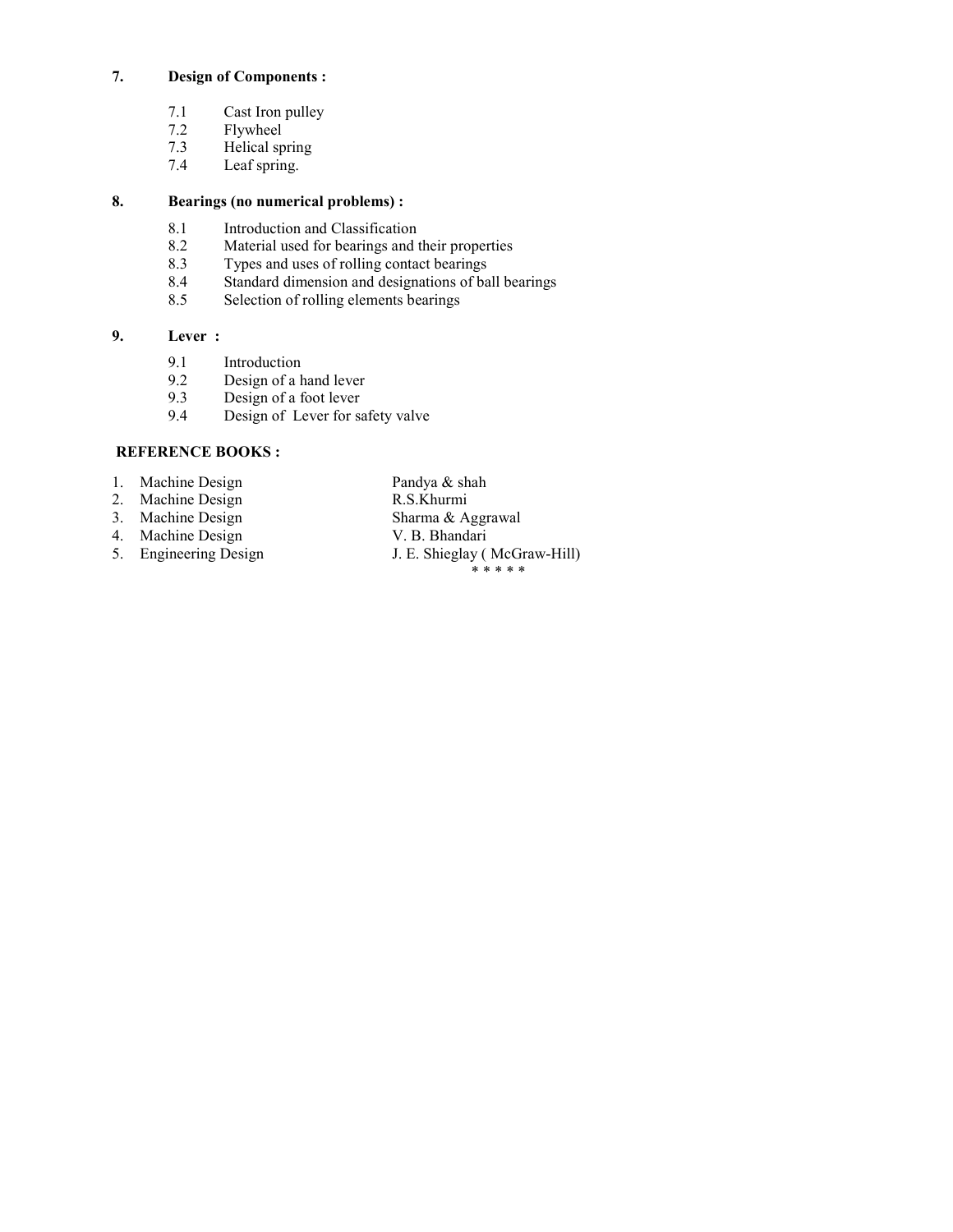# **MECHANICAL ESTIMATING AND COSTING**

 $\begin{array}{ccc}\n\text{CODE ME } 309 \\
\text{L} & \text{T} & \text{P} \\
\text{2} & 2/2 & -1\n\end{array}$  $2\frac{2}{2}$  --

#### **RATIONALE**

 The Knowledge about estimation and costing is required for engineers. This subject is designed to develop understanding of various components of costs and making cost estimation.

# **CONTENTS**

# **1. Introduction :**

- 1.1 Estimating
	- 1.1.1 Definition
	- 1.1.2 Importance of estimating
	- 1.1.3 Aims and functions
	- 1.1.4 Estimating procedure

#### 1.2 Costing

- 1.2.1 Definition
- 1.2.2 Aims of costing<br>1.2.3 Procedure of cos
- Procedure of costing
- 1.3 Difference between estimating and costing

#### **2. Elements of Costs :**

- 2.1 Material cost<br>2.2 Labour cost
- 2.2 Labour cost<br>2.3 Expenses
- **Expenses** 
	- 2.3.1 Direct expenses
	- 2.3.2 Indirect expenses
- 2.4 Component of cost
- 2.5 Overhead cost<br>2.6 Allocation of o
- Allocation of on cost

#### **3. Break Even Analysis and Equipment Replacement Analysis :**

- 3.1 Break even analysis (cost, volume, profit analysts), determination of Break even point, break even point theory
- 3.2 Equipment Replacement Analysts
	- 3.2.1 Regions
	-
	- 3.2.2 Policy<br>3.2.3 Guide Guide line
	- 3.2.4 Various methods
- 3.3 Hire Purchasing

#### **4. Estimation of Material Cost :**

- 4.1 Estimation of volumes, weights and cost of materials for
	- 4.1.1 Pulley<br>4.1.2 Spindle
	- Spindle
	- 4.1.3 Lathe centre
	- 4.1.4 Fly wheel<br>4.1.5 Crank shat
	- Crank shaft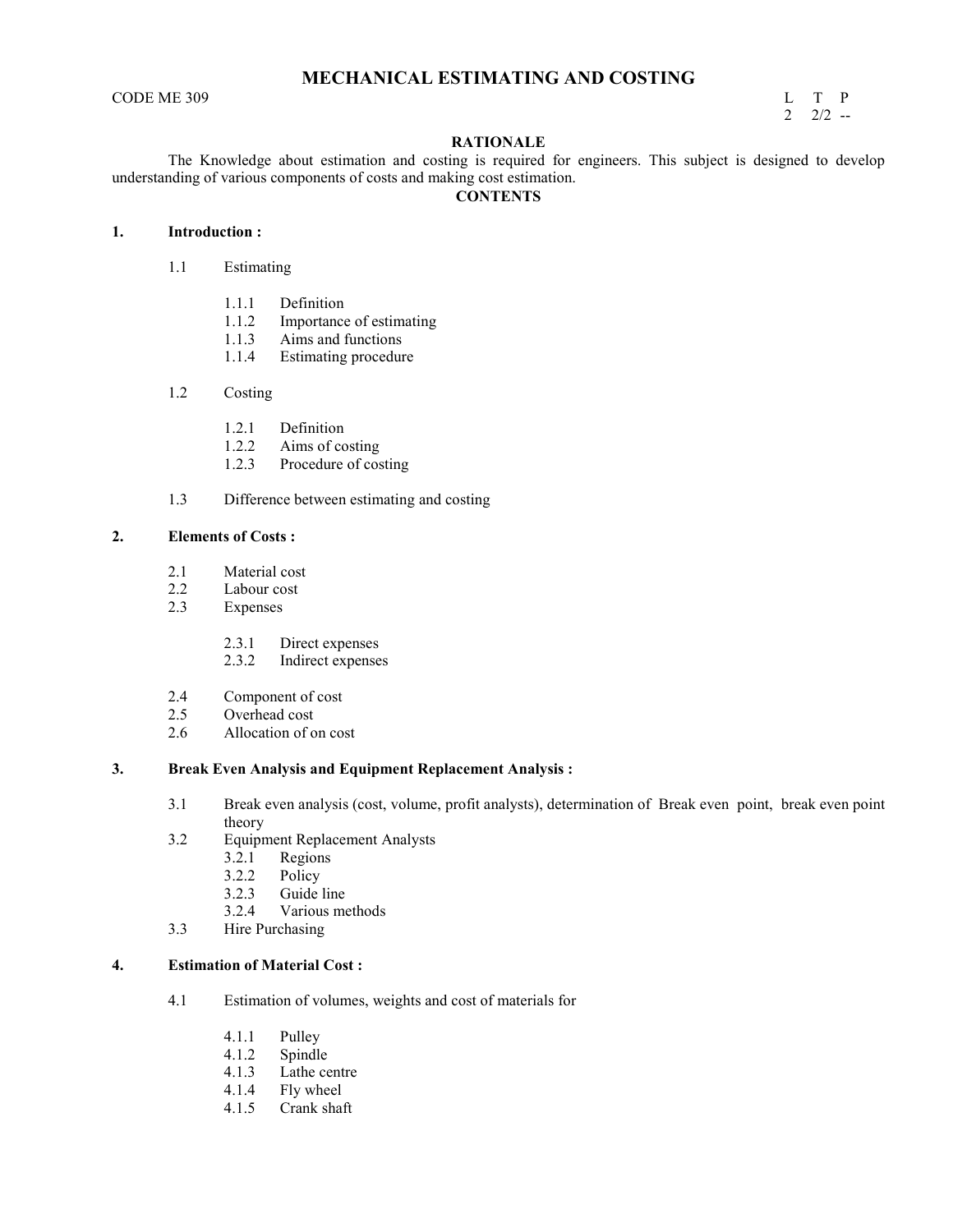# **5. Labour Costing :**

- 5.1 Type of Wage and Incentive<br>5.2 Wage Differentials
- Wage Differentials
- 5.3 Methods of wage Payments<br>5.4 Job Evaluation
- Job Evaluation

# **6. Estimation in Machining :**

- 6.1 Cutting speed, feed and depth of cut
- 6.2 Setup time, operation time, machining, time tear down time, handling time Allowances
- **Allowances**
- 6.4 Estimation of machining time for various lathe operations :
	- 6.4.1 Turning
	- 6.4.2 Facing
	- 6.4.3 Threading<br>6.4.4 Drilling
	- **Drilling**
	- 6.4.5 Chamfering
- 6.5 Estimation of machining time for Milling operation
- 6.6 Estimation of machining time for Shaping operation
- 6.7 Estimation of machining time for Grinding operation<br>6.8 Metal removal rates
- Metal removal rates

# **7. Estimation in Welding Shop :**

- 7.1 Estimation of electric are welding cost
- 7.2 Estimation of gas welding<br>7.3 Estimation of gas cutting
- Estimation of gas cutting
- 7.4 Factors affecting welding cost

# **8. Estimation in Forging Shop :**

- 8.1 Hand forging<br>8.2 Machine forg
- Machine forging
- 8.3 Estimation of losses in forging operation , net weight, Time
- 8.4 Estimation of cost of forging operation

# **9. Estimation in Pattern Making and Foundry Shop :**

- 9.1 Pattern allowances
- 9.2 Estimation of pattern cost<br>9.3 Estimation of foundry shop
- Estimation of foundry shop

# **10. Estimation in Sheet Metal Shop :**

- 10.1 Sheet metal operations<br>10.2 Sheet metal joints
- Sheet metal joints
- 10.3 Estimation of time and cost in sheet metal operations
- 10.4 Blank layout
- 10.5 Capacity for power press.

# **REFERENCE BOOKS:**

- 1. Estimating & Costing Banga & Sharma<br>
2. Mechanical Estimating & Costing O.P. Khanna
- 2. Mechanical Estimating  $&$  Costing
- 3. Mechanical Estimating & Costing T.T.T.I.Madras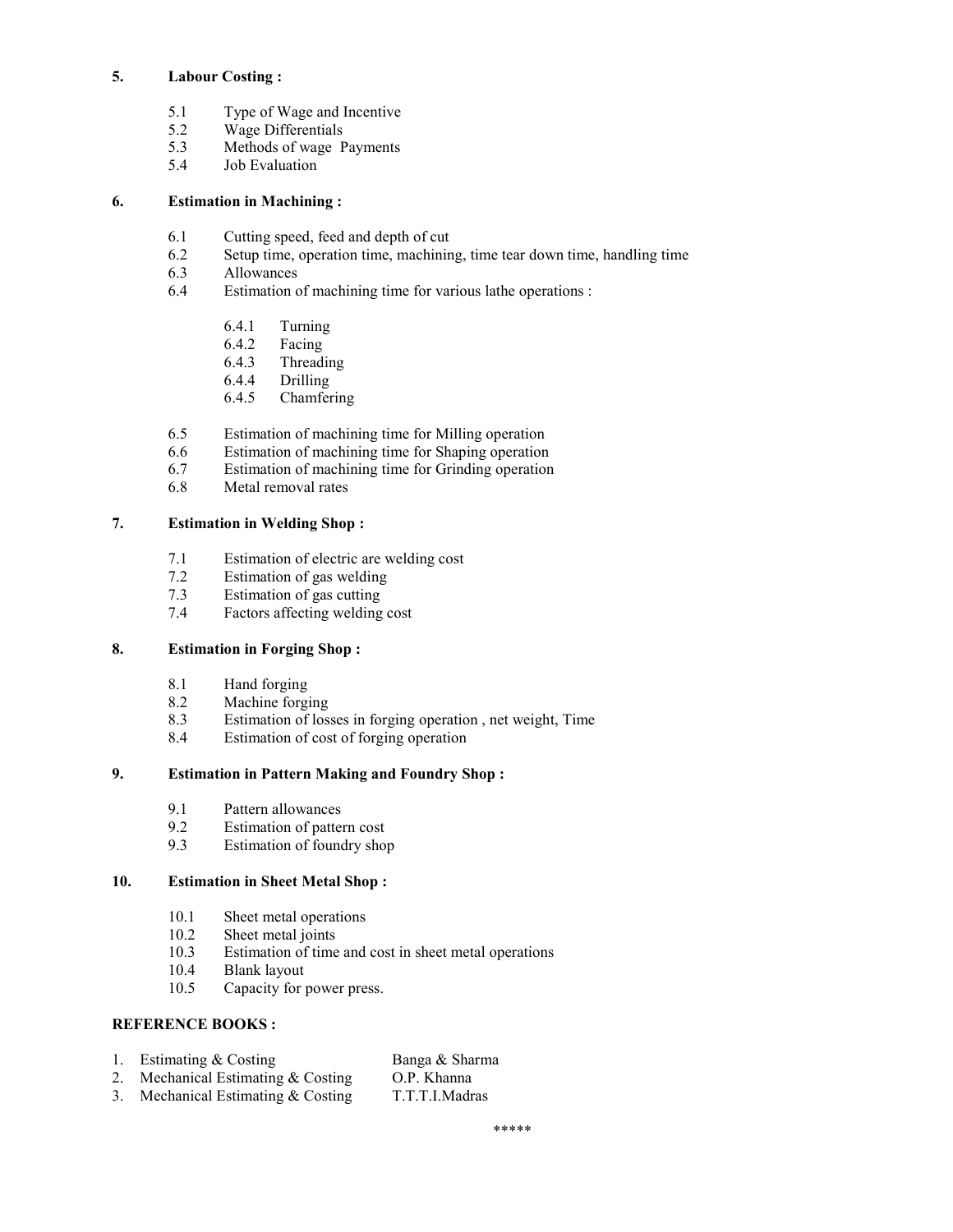# **MANAGEMENT & ENTREPRENEURSHIP**

CODE ME 310 L T P<br>Common to all branches except CC/CE/CS/EE/ IT/MA/MR Common to all branches except CC/CE/CS/EE/ IT/MA/MR 2 2 1 --

#### **RATIONALE**

 To achieve the target and goals in an organisation it is essential to co-ordinate the entire system. For this purpose the knowledge of principles of management, human resources development, material management and financial management is required.

Entrepreneurship will introduce the students about how to set up a small-scale industry. The subject includes the procedure for how to select, proceed and start the SSI, which also involves a concrete market survey report and project formulation.

#### **CONTENTS**

#### **1. Principles of Management :**

- 1.1 Management, administration and organisation, difference between them.
- 1.2 Scientific management : Meaning, characteristics, object and advantage : Taylor's scientific management – Fayol's principles of management, functions of management
- 1.3 Types of ownership, sole trading, partnership, joint stock, co-operative and public enterprise
- 1.4 Types of organisation, different types and their charts.<br>1.5 Importance of human relation professional ethics
- Importance of human relation professional ethics
- 1.6 Need for leadership, leadership qualities
- 1.7 Motivation

#### **2. Human Resources Development :**

- 2.1 Introduction, object and functions of human resource development department
- 2.2 Recruitment, sources and methods of selection, need for effective training, method of training, duties of supervisor / Formen, Role of HRD in industries.

#### **3. Wages and Incentives :**

- 3.1 Definition and requirements of a good wage system methods of wage payment
- 3.2 Wage incentives type of incentive, difference in wage incentive and bonus. incentive to supervisor.

### **4. Material Management :**

- 4.1 Purchasing Functions and duties of purchase department organisation of purchase department, methods of purchasing, purchase order contracts, legality of contracts types of contracts i.e. piece work contract, lumpsum contract, item rate contract, percentage contract, merits and limitation of each contract system, departmental execution of works, rate contract - D.G.S & D and C.S.P.O. tender, necessity, types of tenders, tendering procedure, earnest money and security money
- 4.2 Store and store keeping : Functions and duties of store department, location and layout of store, bin cards, store ledger, receipt and issue procedure of materials, physical verification of stores, disposal method of unserviceable articles and protection of stores.
- 4.3 Sales : function and duties of sales department sales promotion advertisement service after sales.

# **5. Financial Management :**

- 5.1 Function and duties of finance department<br>5.2 Brief idea of journal, ledger, trial balance,
- 5.2 Brief idea of journal, ledger, trial balance, trading account, profit and loss account, balance sheet.
- 5.3 Cheques (crossed and bearer ), draft, promissory note, letter of credit, brief idea of cost accounting.
	- 5.4 Numerical problems.

### **6. Marketing Management :**

- 6.1 Concept of Marketing
- 6.2 Problems of Marketing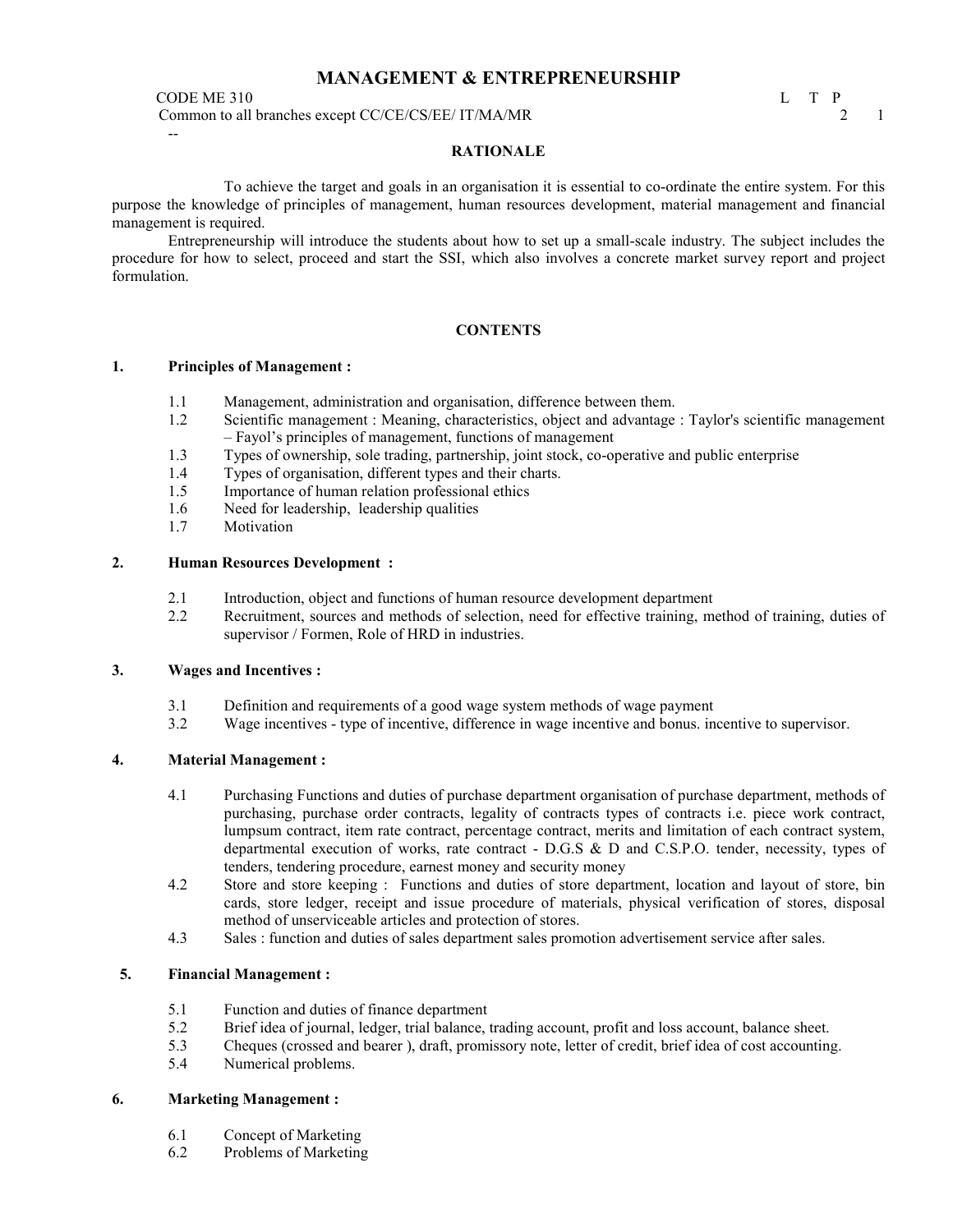- 6.3 Pricing policy
- 6.4 Distribution channels and methods of marketing

# **7. Entrepreneurship :**

- 7.1 Entrepreneurship and Entrepreneur
- 7.2 Need of Employment and Opportunities.
- 7.3 Essential Characteristics of a good Entrepreneur
- Industrial Policy.
- 7.5 Classification of industries- Tiny, small scale , Medium scale, Large scale, Handicraft, Ancillary
- 7.6 Type of industries- Production, Job based & Service

# **8. Entrepreneurial Development :**

- 8.1 Product identification/ selection
- 8.2 Site selection
- 8.3 Plant layout<br>8.4 Institutional
- Institutional support needed
- 8.5 Pre-market survey

# **9. Entrepreneurship Support System:**

- 9.1 Role of District Industries Centre in setting up industry
- 9.2 Function of NSIC, SISI, NISIET, NRDC, SSIC, SIDO, NMTC, KVIC, RSMML.<br>9.3 Role of state finance corporation, state electricity corporations, pollution control b
- Role of state finance corporation, state electricity corporations, pollution control board, BIS, I.S.O. etc.

# **10. Setting up SSI :**

- 10.1 Registration of SSI
- 10.2 Allotment of land by RIICO<br>10.3 Preparation of project report
- Preparation of project report
- 10.4 Structure of organisation
- 10.5 Building construction
- 10.6 Establishment of machines

# **11. Tax System and Insurance :**

- 11.1 Idea of income tax, sales tax, excise duty and custom duty
- 11.2 Industrial and fire insurance, procedure for industrial insurance.

### **12. Financial Sources for SSI :**

- 12.1 Various institutions providing loans for industries
- 12.2 Various types of loans
- 12.3 Subsidies

# **13. Labour Legislation and Pollution Control Acts :**

- 13.1 Industrial acts : factory act 1948
- 13.2 Workmen's compensation act 1923<br>13.3 Apprentices act 1961
- 13.3 Apprentices act 1961<br>13.4 Water pollution contra
- 13.4 Water pollution contract act 1974 and 1981
- 13.5 Air pollution contract act 1981
- 13.6 Environmental protection act 1986
- 13.7 Forest (animal conservation act 1972)
- 13.8 Pollution control provisions in motor vehicle act.

# **14. Project Report :**

- 14.1 Procedure of preparing a project report
- 14.2 Format of project report
- 14.3 Preparation of project report for some SSI items

### **15. ISO : 9000 Series of Quality System :**